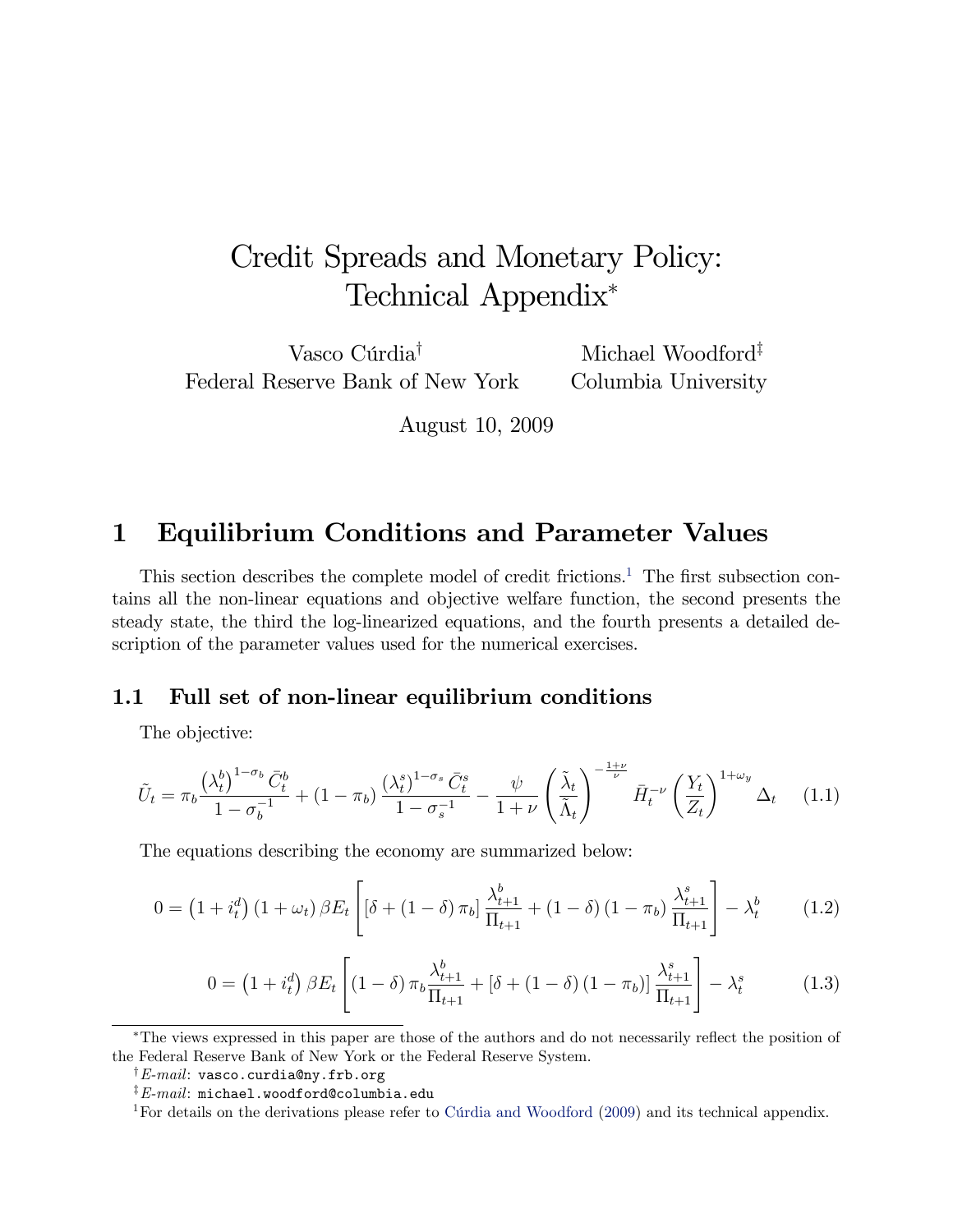$$
0 = \Lambda \left(\lambda_t^b, \lambda_t^s\right) \mu^p \left(1 + \omega_y\right) \psi \mu_t^w \tilde{\lambda} \left(\lambda_t^b, \lambda_t^s\right)^{-1} \bar{H}_t^{-\nu} \left(\frac{Y_t}{Z_t}\right)^{1+\omega_y} + \alpha \beta E_t \left[\Pi_{t+1}^{\theta(1+\omega_y)} K_{t+1}\right] - K_t \tag{1.4}
$$
\n
$$
0 = \Lambda \left(\lambda_t^b, \lambda_t^s\right) \left(1 - \tau_t\right) Y_t + \alpha \beta E_t \left[\Pi_{t+1}^{\theta-1} F_{t+1}\right] - F_t \tag{1.5}
$$

$$
0 = \pi_b (1 - \pi_b) B\left(\lambda_t^b, \lambda_t^s, Y_t, \Delta_t; \xi_t\right) - \pi_b b_t^g
$$
\n(1.6)

$$
+ \delta \left[ b_{t-1} \left( 1 + \omega_{t-1} \right) + \pi_b b_{t-1}^g \right] \frac{1 + i_{t-1}^d}{\Pi_t} - \left( 1 + \pi_b \omega_t \right) b_t
$$

$$
0 = \pi_b \bar{C}_t^b \left(\lambda_t^b\right)^{-\sigma_b} + (1 - \pi_b) \bar{C}_t^s \left(\lambda_t^s\right)^{-\sigma_s} + \tilde{\Xi}_t b_t^{\eta} + G_t - Y_t \tag{1.7}
$$

$$
0 = \alpha \Delta_{t-1} \Pi_t^{\theta(1+\omega_y)} + (1-\alpha) \left( \frac{1 - \alpha \Pi_t^{\theta-1}}{1-\alpha} \right)^{\frac{\theta(1+\omega_y)}{\theta-1}} - \Delta_t \tag{1.8}
$$

$$
0 = \frac{1 - \alpha \Pi_t^{\theta - 1}}{1 - \alpha} - \left(\frac{F_t}{K_t}\right)^{\frac{\theta - 1}{1 + \omega_y \theta}}
$$
(1.9)

$$
0 = 1 + (1 + \varkappa) \tilde{\chi}_t b_t^{\varkappa} + \eta \tilde{\Xi}_t b_t^{\eta - 1} - (1 + \omega_t)
$$
 (1.10)

Auxiliary:

$$
B\left(\lambda_t^b, \lambda_t^s, Y_t, \Delta_t; \xi_t\right) \equiv \bar{C}_t^b \left(\lambda_t^b\right)^{-\sigma_b} - \bar{C}_t^s \left(\lambda_t^s\right)^{-\sigma_s} - \left[\left(\frac{\lambda_t^b}{\psi_b}\right)^{\frac{1}{\nu}} - \left(\frac{\lambda_t^s}{\psi_s}\right)^{\frac{1}{\nu}}\right] \left(\frac{\tilde{\lambda}_t}{\psi}\right)^{-\frac{1+\nu}{\nu}} \mu_t^w \bar{H}_t^{-\nu} \left(\frac{Y_t}{Z_t}\right)^{1+\omega_y} \Delta_t
$$
\n
$$
+ \left(\lambda_t^b, \lambda_s^s\right) \qquad \lambda_t^b \left(\lambda_t^s, \lambda_s^s\right) \qquad (1.12)
$$

$$
\Lambda\left(\lambda_t^b,\lambda_t^s\right) \equiv \pi_b\lambda_t^b + \left(1 - \pi_b\right)\lambda_t^s \tag{1.12}
$$

$$
\tilde{\lambda}\left(\lambda_t^b, \lambda_t^s\right) \equiv \psi \left[ \pi_b \left( \frac{\lambda_t^b}{\psi_b} \right)^{\frac{1}{\nu}} + (1 - \pi_b) \left( \frac{\lambda_t^s}{\psi_s} \right)^{\frac{1}{\nu}} \right]^\nu \tag{1.13}
$$

$$
\tilde{\Lambda}\left(\lambda_t^b, \lambda_t^s\right) \equiv \psi^{\frac{1}{1+\nu}} \left[\pi_b \psi_b^{-\frac{1}{\nu}}\left(\lambda_t^b\right)^{\frac{1+\nu}{\nu}} + \left(1 - \pi_b\right) \psi_s^{-\frac{1}{\nu}}\left(\lambda_t^s\right)^{\frac{1+\nu}{\nu}}\right]^{\frac{\nu}{1+\nu}}
$$
\n(1.14)

$$
c_t^b = \bar{C}_t^b \left(\lambda_t^b\right)^{-\sigma_b} \tag{1.15}
$$

$$
c_t^s = \bar{C}_t^s \left(\lambda_t^s\right)^{-\sigma_s} \tag{1.16}
$$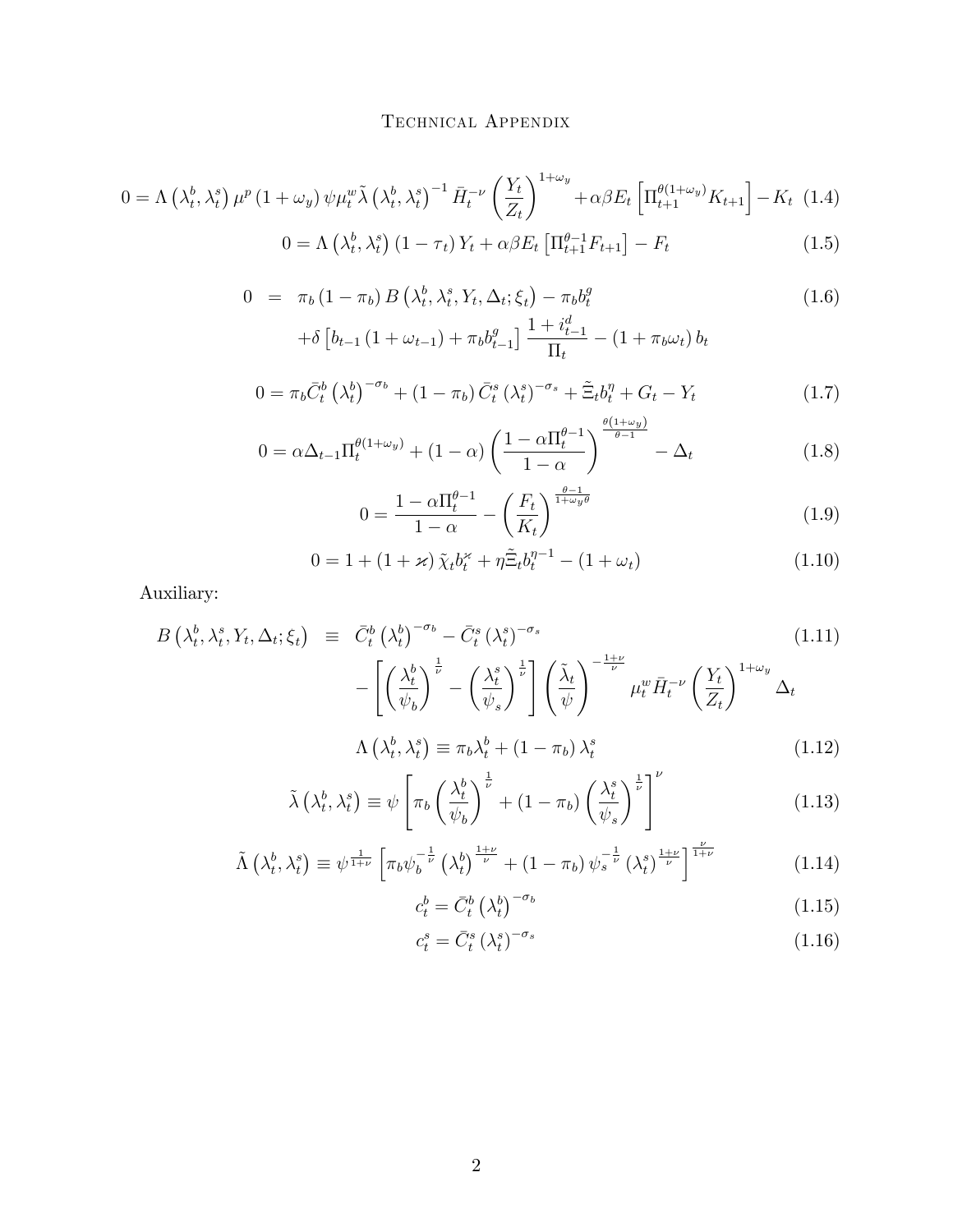## 1.2 Zero inflation steady state

We consider the solution to steady state in which we simply assume zero inflation. We use notation  $\bar{x}$  as denoting the steady state value of generic variable x, unless otherwise noted.

For simplification of the analysis consider the following definitions

$$
s_c \equiv \pi_b s_b + (1 - \pi_b) s_s,
$$
  
\n
$$
s_b \equiv \bar{c}^b / \bar{Y},
$$
  
\n
$$
s_s \equiv \bar{c}^s / \bar{Y},
$$
  
\n
$$
s_c^{bs} \equiv s_b / s_s,
$$
  
\n
$$
\bar{\sigma} \equiv \pi_b s_b \sigma_b + (1 - \pi_b) s_s \sigma_s,
$$
  
\n
$$
\sigma_{bs} \equiv \sigma_b / \sigma_s,
$$
  
\n
$$
\rho_b \equiv \bar{b} / \bar{Y},
$$
  
\n
$$
s_{\Xi} \equiv \bar{\Xi} (\bar{b}) / \bar{Y},
$$
  
\n
$$
\rho_b^g \equiv \bar{b}^g / \bar{Y},
$$
  
\n
$$
s_g \equiv \bar{G} / \bar{Y},
$$
  
\n
$$
\psi_{bs} \equiv \psi_b / \psi_s.
$$

Without any loss of generality we calibrate the following values:

$$
\bar{Y} = 1,
$$
  

$$
\psi = 1.
$$

The values of  $s_c$ ,  $s_b/s_s$  and  $\sigma_b/\sigma_s$  are set according to the calibration described in the paper.

For the interest rate we have:

$$
1 + \bar{r}^d = \beta^{-1} \frac{(\delta + 1) + \bar{\omega} \left[\delta + (1 - \delta) \pi_b\right] - \sqrt{\left\{(\delta + 1) + \bar{\omega} \left[\delta + (1 - \delta) \pi_b\right]\right\}^2 - 4\delta \left(1 + \bar{\omega}\right)}}{2\delta \left(1 + \bar{\omega}\right)}.
$$
\n(1.17)

(Note that if  $\bar{\omega} = 0$ , this reduces to  $1 + \bar{r}^d = \beta^{-1}$ .) We use this steady-state relation to calibrate  $\beta$ , given assumed values for  $\delta$ ,  $\pi_b$ ,  $\bar{\omega}$  and  $\bar{r}^d$ .

The nominal deposit rate is equal to the real rate:

$$
1 + \bar{v}^d = 1 + \bar{r}^d. \tag{1.18}
$$

The markup is calibrated so that  $\bar{\chi}$  and  $\bar{\Xi}$  insure that the equation defining  $\bar{\omega}$  is satisfied. We consider that in steady state a positive spread is the result of the financial intermediation costs, so that we set  $\overline{\tilde{\chi}} = 0$ , implying that  $\overline{\tilde{\Xi}}'(\overline{b}) = \overline{\omega}$ ,  $s_{\Xi} = \frac{\overline{\omega}}{n}$  $\frac{\bar{\omega}}{\eta} \rho_b$  and  $\tilde{\Xi} = \bar{\omega} / (\eta \bar{b}^{\eta - 1}).$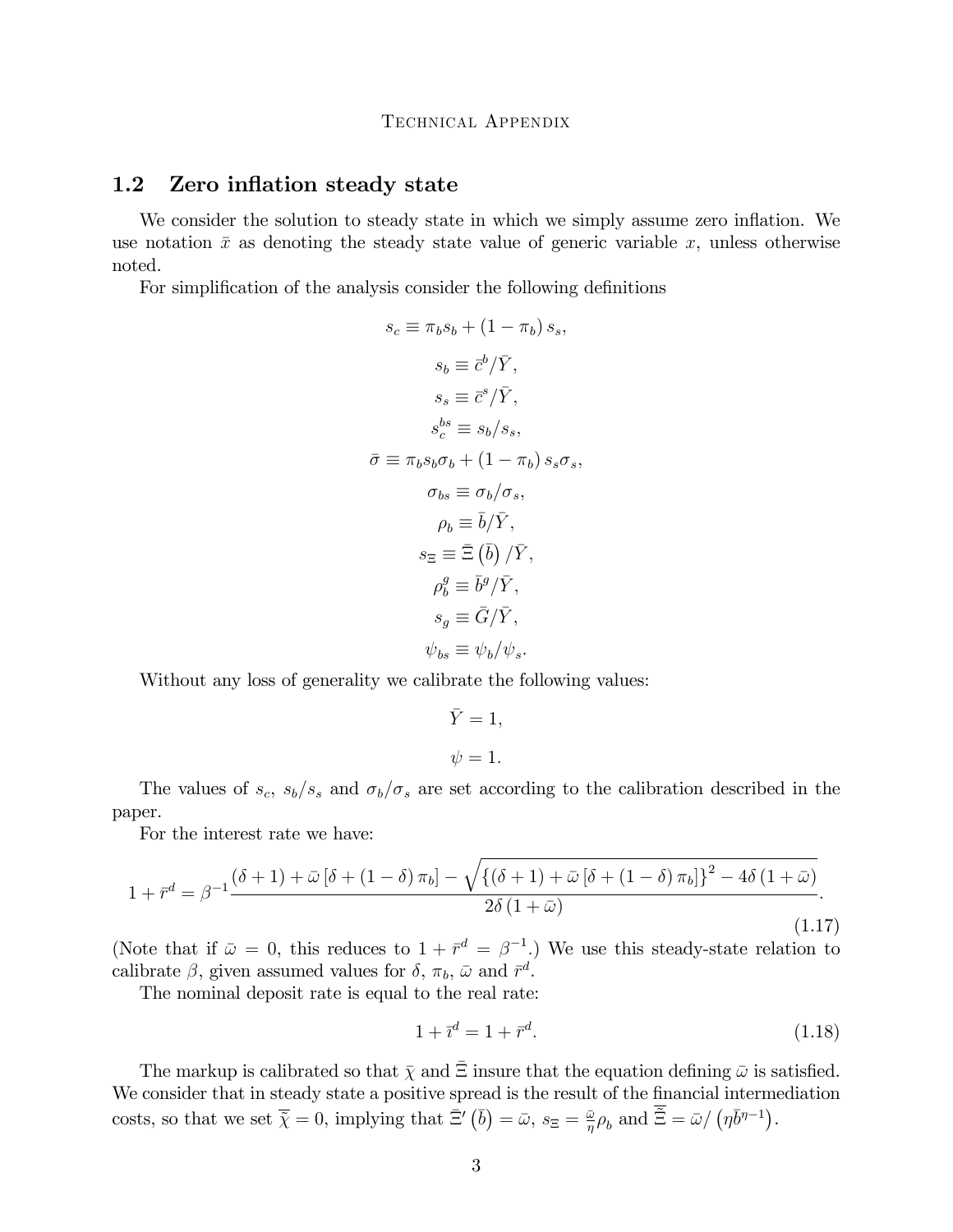The two marginal utilities of consumption are related through:

$$
\bar{\lambda}^b = \bar{\Omega}\bar{\lambda}^s,\tag{1.19}
$$

with

$$
\bar{\Omega} \equiv \frac{1 - \left(1 + \bar{r}^d\right) \beta \left[\delta + \left(1 - \delta\right) \left(1 - \pi_b\right)\right]}{\left(1 + \bar{r}^d\right) \beta \left(1 - \delta\right) \pi_b}.\tag{1.20}
$$

Given the assumption that we calibrate  $\psi_{bs}$  and  $\psi$ , we can then write

$$
\psi_s = \psi \left[ \pi_b \psi_{bs}^{-\frac{1}{\nu}} + (1 - \pi_b) \right]^{\nu},
$$

and  $\psi_b = \psi_{bs} \psi_s$ . This implies that, given  $\psi_b$  and  $\psi_s$ , we get

$$
\Lambda\left(\bar{\lambda}^b,\bar{\lambda}^s\right) = \left[\pi_b\bar{\Omega} + (1-\pi_b)\right]\bar{\lambda}^s,\tag{1.21}
$$

$$
\tilde{\lambda}\left(\bar{\lambda}^b,\bar{\lambda}^s\right) = \psi\left[\pi_b\bar{\Omega}^{\frac{1}{\nu}}\psi_b^{-\frac{1}{\nu}} + (1-\pi_b)\psi_s^{-\frac{1}{\nu}}\right]^\nu \bar{\lambda}^s,\tag{1.22}
$$

$$
\tilde{\Lambda}\left(\bar{\lambda}^b,\bar{\lambda}^s\right) = \psi^{\frac{1}{1+\nu}}\left[\pi_b\psi_b^{-\frac{1}{\nu}}\bar{\Omega}^{\frac{1+\nu}{\nu}} + (1-\pi_b)\,\psi_s^{-\frac{1}{\nu}}\right]^{\frac{\nu}{1+\nu}}\bar{\lambda}^s. \tag{1.23}
$$

Using  $\bar{F} = \bar{K}$ ,

$$
(1 - \overline{\tau}) = \mu^{p} (1 + \omega_{y}) \psi \mu_{t}^{w} \tilde{\lambda} \left( \bar{\lambda}^{b}, \bar{\lambda}^{s} \right)^{-1} \frac{\bar{H}^{-\nu}}{\bar{Z}^{1 + \omega_{y}}},
$$

hence

$$
\bar{\lambda}^{s} = \frac{\mu^{p} (1 + \omega_{y}) \mu_{t}^{w} \frac{\bar{H}^{-\nu}}{\bar{Z}^{1+\omega_{y}}}}{(1 - \bar{\tau}) \left[ \pi_{b} \bar{\Omega}^{\frac{1}{\nu}} \psi_{b}^{-\frac{1}{\nu}} + (1 - \pi_{b}) \psi_{s}^{-\frac{1}{\nu}} \right]^{\nu}}.
$$
\n(1.24)

Given our calibration of  $s_c$  and  $s_c^{bs}$ , we can write:

$$
s_s = \frac{s_c}{\pi_b s_c^{bs} + (1 - \pi_b)},\tag{1.25}
$$

and  $s_b = s_c^{bs} s_c$ .

The resources constraint implies

<span id="page-3-0"></span>
$$
1 - s_c - s_g = \frac{\bar{\omega}}{\eta} \rho_b. \tag{1.26}
$$

Zero inflation implies that

$$
\bar{\Delta} = 1. \tag{1.27}
$$

The debt equation is

$$
\left[1+\pi_b\bar{\omega}-\delta\left(1+\bar{\omega}\right)\left(1+\bar{r}^d\right)\right]\rho_b=\pi_b\left(1-\pi_b\right)\frac{B\left(\bar{\lambda}^b,\bar{\lambda}^s,\bar{Y},\bar{\Delta};0\right)}{\bar{Y}}-\pi_b\rho_b^g\left[1-\delta\left(1+\bar{r}^d\right)\right],
$$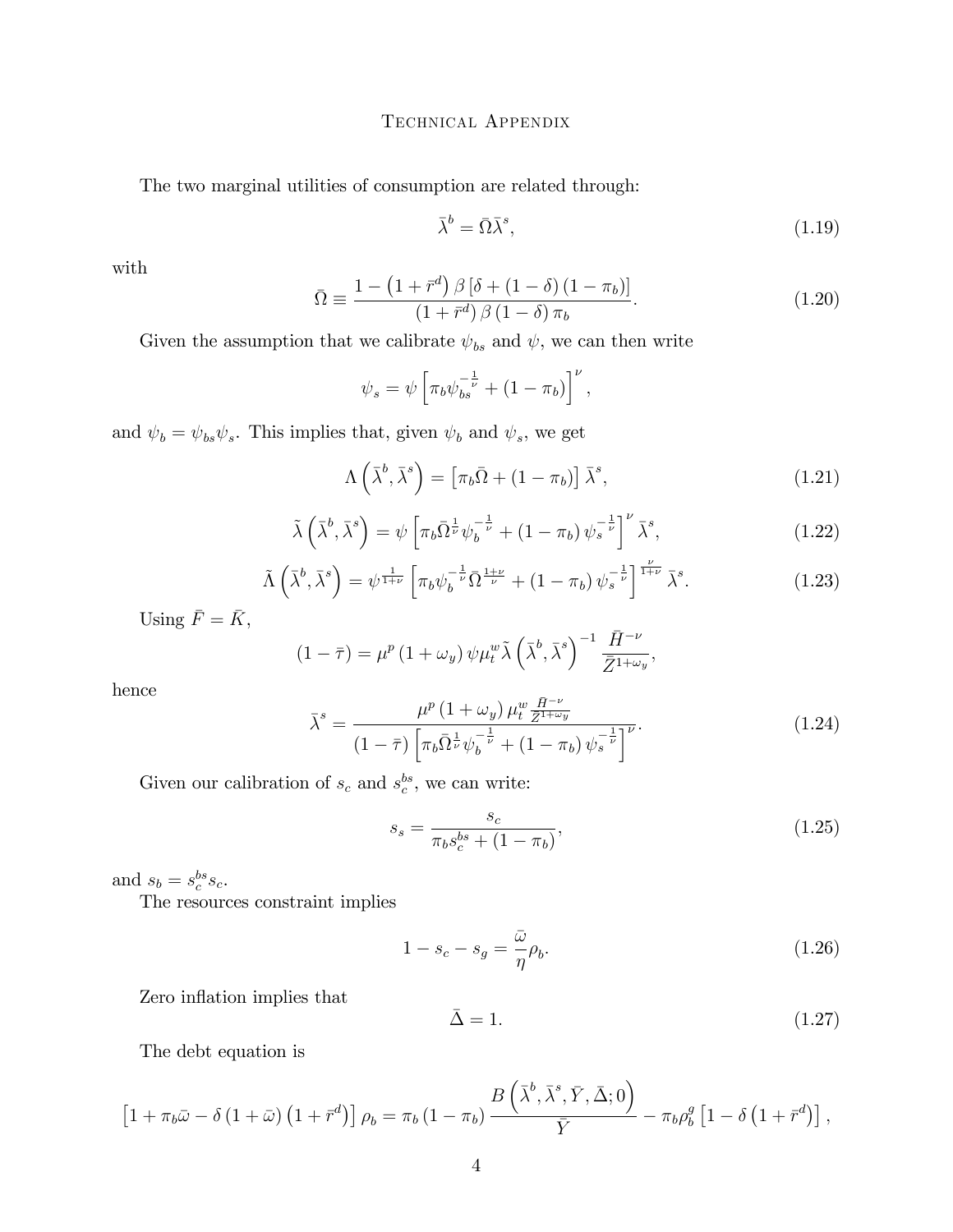with

$$
\frac{B\left(\bar{\lambda}^b,\bar{\lambda}^s,1,1;0\right)}{\bar{Y}}=s_b-s_s-\frac{\bar{\Omega}^{\frac{1}{\nu}}\psi_b^{-\frac{1}{\nu}}-\psi_s^{-\frac{1}{\nu}}}{\pi_b\bar{\Omega}^{\frac{1}{\nu}}\psi_b^{-\frac{1}{\nu}}+(1-\pi_b)\,\psi_s^{-\frac{1}{\nu}}}\frac{1-\bar{\tau}}{\mu^p\,(1+\omega_y)},
$$

implying that

$$
\rho_b = \frac{\pi_b (1 - \pi_b) \left( s_b - s_s - \frac{\bar{\Omega}^{\frac{1}{\nu}} \psi_b^{-\frac{1}{\nu}} - \psi_s^{-\frac{1}{\nu}}}{\pi_b \bar{\Omega}^{\frac{1}{\nu}} \psi_b^{-\frac{1}{\nu}} + (1 - \pi_b) \psi_s^{-\frac{1}{\nu}} \mu^p (1 + \omega_y)} \right) - \pi_b \rho_b^g \left[ 1 - \delta \left( 1 + \bar{r}^d \right) \right]}{1 + \pi_b \bar{\omega} - \delta \left( 1 + \bar{\omega} \right) \left( 1 + \bar{r}^d \right)}, \quad (1.28)
$$

which is then used to solve for real debt according to  $\bar{b} = \rho_b \bar{Y}$ . Given  $\bar{b}$  and  $s_c$ , the real resources equation [\(1.26\)](#page-3-0) determines  $s_g = 1 - s_c - \frac{\bar{\omega}}{\eta}$  $\frac{\bar{\omega}}{\eta}\rho_{b}$ .

Furthermore, we set  $\bar{\sigma},$  hence

$$
\sigma_s = \frac{\bar{\sigma}}{\pi_b s_b \sigma_{bs} + (1 - \pi_b) s_s},\tag{1.29}
$$

$$
\sigma_b = \sigma_{bs}\sigma_s. \tag{1.30}
$$

Finally,

$$
\bar{C}^b = s_b \left(\bar{\lambda}^b\right)^{\sigma_b},\tag{1.31}
$$

$$
\bar{C}^s = s_b \left(\bar{\lambda}^s\right)^{\sigma_s},\tag{1.32}
$$

$$
\bar{K} = \frac{\Lambda\left(\bar{\lambda}^b, \bar{\lambda}^s\right)\mu^p\left(1 + \omega_y\right)\psi\mu^w\tilde{\lambda}\left(\bar{\lambda}^b, \bar{\lambda}^s\right)^{-1}\frac{\bar{H}^{-\nu}}{\bar{Z}^{1+\omega_y}}}{1 - \alpha\beta},\tag{1.33}
$$

$$
\bar{F} = \frac{\Lambda\left(\bar{\lambda}^b, \bar{\lambda}^s\right)(1-\bar{\tau})}{1-\alpha\beta}.
$$
\n(1.34)

We further set  $\psi_b/\psi_s$  such that the labor supply is the same in steady state, which implies that  $\overline{1}$ 

$$
\frac{\bar{\lambda}^b}{\psi_b} = \frac{\bar{\lambda}^s}{\psi_s} \Leftrightarrow \frac{\bar{\lambda}^b}{\bar{\lambda}^s} = \frac{\psi_b}{\psi_s} \Rightarrow \frac{\psi_b}{\psi_s} = \bar{\Omega},\tag{1.35}
$$

hence

$$
\psi_s = \left[ \pi_b \bar{\Omega}^{-\frac{1}{\nu}} + (1 - \pi_b) \right]^{\nu},\tag{1.36}
$$

$$
\psi_b = \bar{\Omega}\psi_s,\tag{1.37}
$$

$$
\bar{\lambda}^{s} = \frac{\mu^{p} (1 + \omega_{y}) \mu^{w} \frac{\bar{H}^{-\nu}}{\bar{Z}^{1+\omega_{y}}}}{(1 - \bar{\tau}) \left[ \pi_{b} \bar{\Omega}^{\frac{1}{\nu}} \psi_{b}^{-\frac{1}{\nu}} + (1 - \pi_{b}) \psi_{s}^{-\frac{1}{\nu}} \right]^{\nu}},
$$
\n(1.38)

$$
\bar{\lambda}^b = \bar{\Omega}\bar{\lambda}^s,\tag{1.39}
$$

$$
\Lambda\left(\bar{\lambda}^b,\bar{\lambda}^s\right) = \pi_b\bar{\lambda}^b + (1 - \pi_b)\bar{\lambda}^s. \tag{1.40}
$$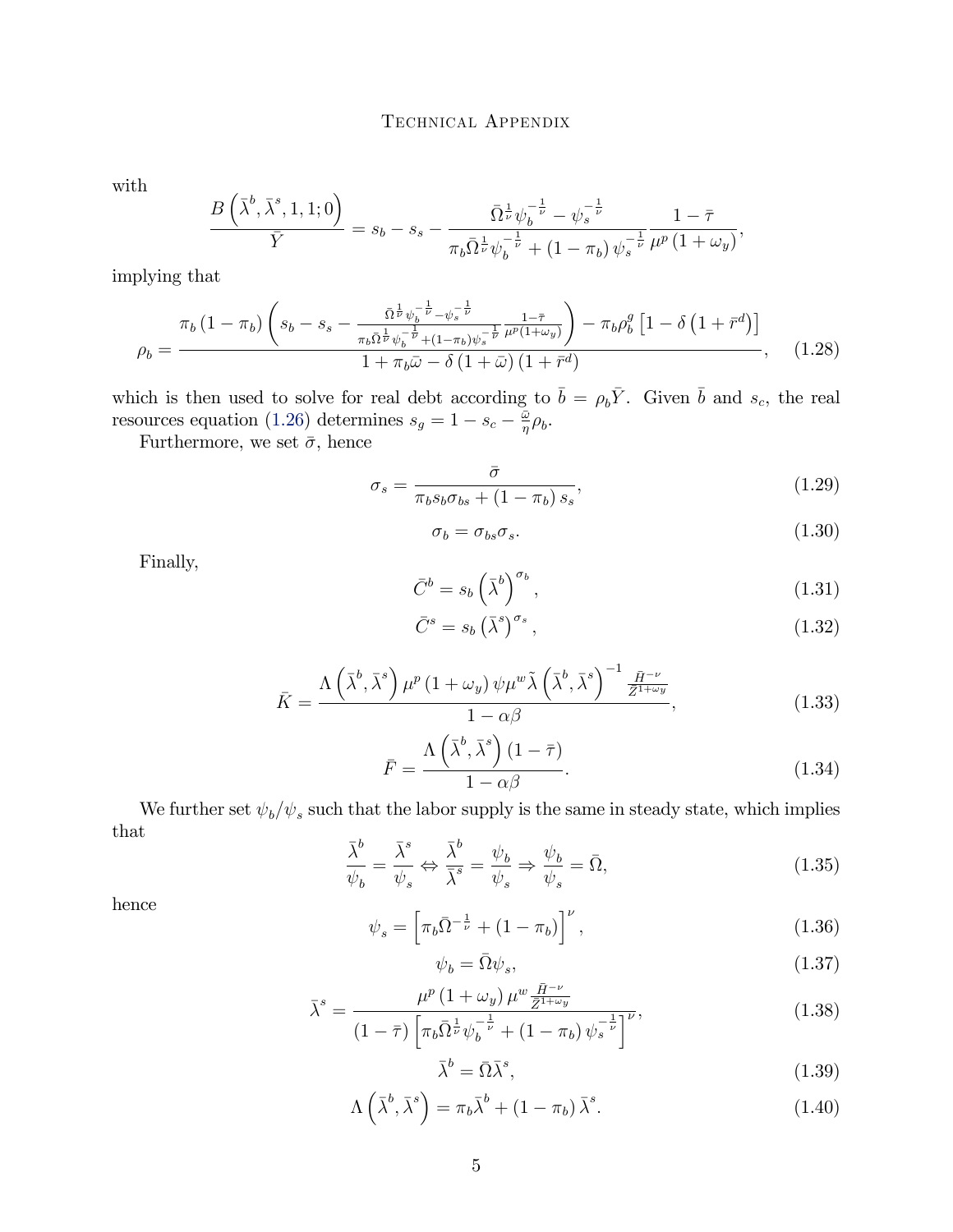## 1.3 Log-linear equilibrium conditions

In this section we present all the log-linear relations of the model, in which we linearize around the zero inflation steady state. We start by simply presenting the equilibrium conditions in log-linear form without any simplifications, so as to exactly match the set of non-linear equations. Then we proceed to present a simplified set of equations and the exact definitions of the natural rate of output and the natural interest rate used in the policy rules considered.

#### Full system

The full system of log-linear equation is given by:

$$
\hat{\lambda}_t^b = \hat{\imath}_t^d + \hat{\omega}_t - E_t \pi_{t+1} + \chi_b E_t \hat{\lambda}_{t+1}^b + (1 - \chi_b) E_t \hat{\lambda}_{t+1}^s, \tag{1.41}
$$

$$
\hat{\lambda}_t^s = \hat{\imath}_t^d - E_t \pi_{t+1} + (1 - \chi_s) E_t \hat{\lambda}_{t+1}^b + \chi_s E_t \hat{\lambda}_{t+1}^s, \tag{1.42}
$$

$$
\hat{K}_t = (1 - \alpha \beta) \left[ \hat{\Lambda}_t - \hat{\tilde{\lambda}}_t + \hat{\mu}_t^w - \nu \bar{h}_t + (1 + \omega_y) \left( \hat{Y}_t - z_t \right) \right]
$$
\n
$$
+ \alpha \beta E_t \left[ \theta \left( 1 + \omega_y \right) \pi_{t+1} + \hat{K}_{t+1} \right],
$$
\n(1.43)

$$
\hat{F}_t = (1 - \alpha \beta) \left[ \hat{\Lambda}_t - \hat{\tau}_t + \hat{Y}_t \right] + \alpha \beta E_t \left[ (\theta - 1) \pi_{t+1} + \hat{F}_{t+1} \right], \tag{1.44}
$$

$$
(1 + \pi_b \bar{\omega}) \hat{b}_t = \pi_b (1 - \pi_b) \rho_b^{-1} \hat{B}_t - \pi_b (1 + \bar{\omega}) \hat{\omega}_t + \delta (1 + \bar{r}^d) \left[ (1 + \bar{\omega}) + \pi_b \rho_b^g / \rho_b \right] \left( \hat{i}_{t-1}^d - \pi_t \right) + \delta (1 + \bar{r}^d) (1 + \bar{\omega}) \left( \hat{b}_{t-1} + \hat{\omega}_{t-1} \right) - \pi_b \rho_b^{-1} \left[ \hat{b}_t^g - \delta (1 + \bar{r}^d) \hat{b}_{t-1}^g \right],
$$
\n
$$
(1.45)
$$

$$
\hat{Y}_t = \pi_b s_b \left( \bar{c}_t^b - \sigma_b \hat{\lambda}_t^b \right) + (1 - \pi_b) s_s \left( \bar{c}_t^s - \sigma_s \hat{\lambda}_t^s \right) + \hat{\Xi}_t + \eta s_{\Xi} \hat{b}_t + \hat{G}_t, \tag{1.46}
$$

$$
\hat{\Delta}_t = \alpha \hat{\Delta}_{t-1},\tag{1.47}
$$

$$
\pi_t = \frac{1 - \alpha}{\alpha} \frac{1}{1 + \omega_y \theta} \left( \hat{K}_t - \hat{F}_t \right), \tag{1.48}
$$

$$
\hat{\omega}_t = \frac{(1+\varkappa)\,\bar{\chi}\bar{b}^{\varkappa}}{1+\bar{\omega}}\left(\frac{\zeta_{\chi}}{\bar{\chi}}\hat{\tilde{\chi}}_t + \varkappa \hat{b}_t\right) + \frac{\eta\bar{\Xi}\bar{b}^{\eta-1}}{1+\bar{\omega}}\left(\frac{\zeta_{\Xi}\,\hat{\Xi}}{\bar{\Xi}}_t + (\eta-1)\,\hat{b}_t\right). \tag{1.49}
$$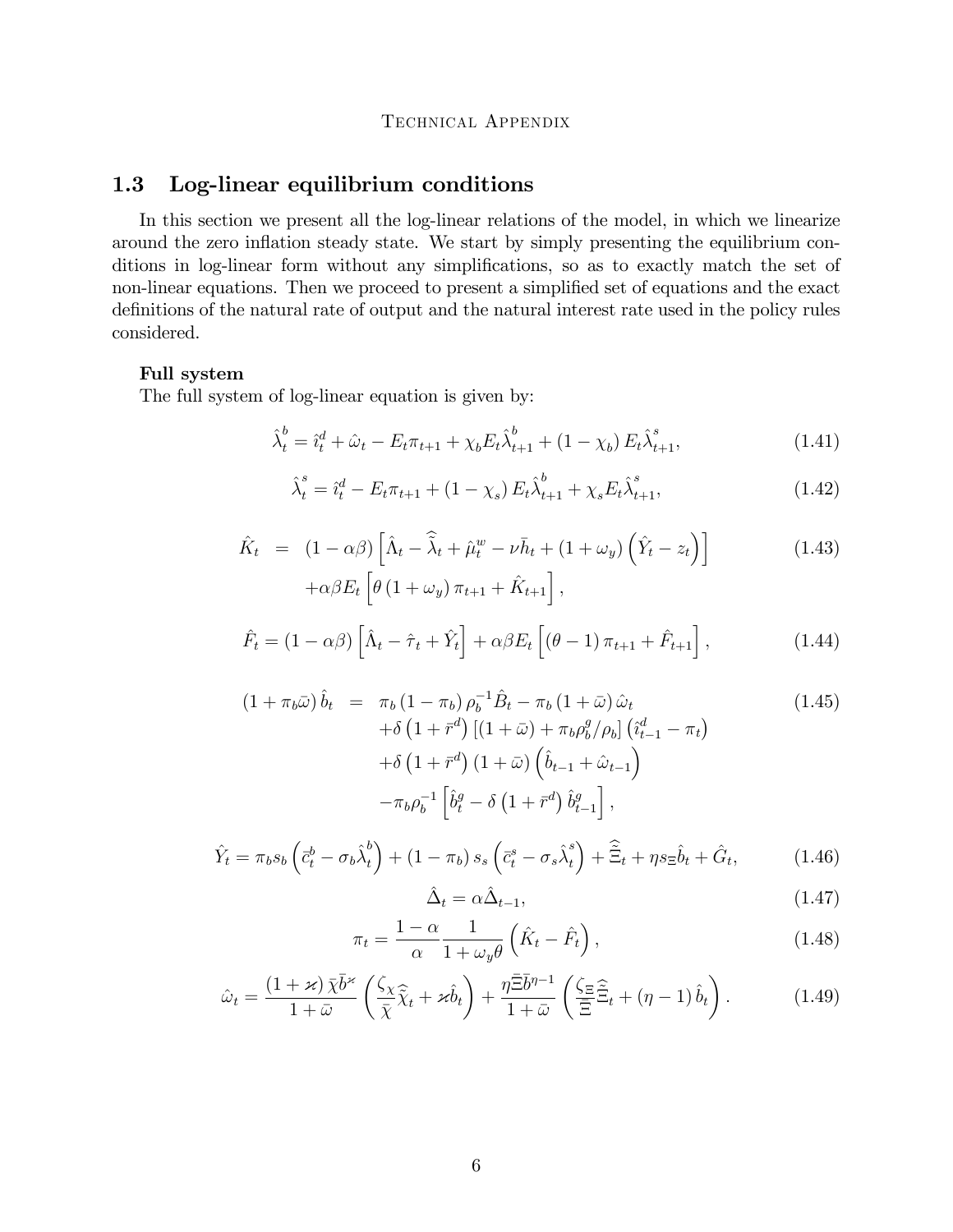Auxiliary equations:

$$
\hat{B}_{t} = s_{b} \left( \bar{c}_{t}^{b} - \sigma_{b} \hat{\lambda}_{t}^{b} \right) - s_{s} \left( \bar{c}_{t}^{s} - \sigma_{s} \hat{\lambda}_{t}^{s} \right)
$$
\n
$$
- \psi \bar{\lambda}^{-1} \bar{\mu}^{w} \bar{H}^{-\nu} \left( \frac{\bar{Y}}{\bar{Z}} \right)^{1+\omega_{y}} \bar{Y}^{-1} \frac{1}{\nu} \left[ \left( \frac{\psi}{\psi_{b}} \frac{\bar{\lambda}^{b}}{\bar{\lambda}} \right)^{\frac{1}{\nu}} \left( \hat{\lambda}_{t}^{b} - \hat{\lambda}_{t} \right) - \left( \frac{\psi}{\psi_{s}} \frac{\bar{\lambda}^{s}}{\bar{\lambda}} \right)^{\frac{1}{\nu}} \left( \hat{\lambda}_{t}^{s} - \hat{\lambda}_{t} \right) \right]
$$
\n
$$
- \psi \bar{\lambda}^{-1} \bar{\mu}^{w} \bar{H}^{-\nu} \left( \frac{\bar{Y}}{\bar{Z}} \right)^{1+\omega_{y}} \bar{Y}^{-1} \left[ \left( \frac{\psi}{\psi_{b}} \frac{\bar{\lambda}^{b}}{\bar{\lambda}} \right)^{\frac{1}{\nu}} - \left( \frac{\psi}{\psi_{s}} \frac{\bar{\lambda}^{s}}{\bar{\lambda}} \right)^{\frac{1}{\nu}} \right] \times
$$
\n
$$
\times \left[ \hat{\mu}_{t}^{w} - \nu \bar{h}_{t} - \hat{\lambda}_{t} + (1 + \omega_{y}) \left( \hat{Y}_{t} - z_{t} \right) + \hat{\Delta}_{t} \right], \tag{1.51}
$$

$$
\widehat{\widetilde{\lambda}}_t = \pi_b \left( \frac{\psi}{\psi_b} \frac{\overline{\lambda}^b}{\widetilde{\lambda}} \right)^{\frac{1}{\nu}} \widehat{\lambda}_t^b + (1 - \pi_b) \left( \frac{\psi}{\psi_s} \frac{\overline{\lambda}^s}{\widetilde{\lambda}} \right)^{\frac{1}{\nu}} \widehat{\lambda}_t^s, \tag{1.52}
$$

$$
\hat{\Lambda}_t = \pi_b \frac{\bar{\lambda}^b}{\bar{\lambda}} \hat{\lambda}^b_t + (1 - \pi_b) \frac{\bar{\lambda}^s}{\bar{\lambda}} \hat{\lambda}^s_t,\tag{1.53}
$$

$$
\widehat{\widetilde{\Lambda}}_t = \pi_b \frac{\psi_b^{-\frac{1}{\nu}} \left(\overline{\lambda}^b\right)^{\frac{1+\nu}{\nu}}}{\psi^{-\frac{1}{\nu}} \widetilde{\Lambda}^{\frac{1+\nu}{\nu}}} \widehat{\lambda}_t^b + (1 - \pi_b) \frac{\psi_s^{-\frac{1}{\nu}} \left(\overline{\lambda}^s\right)^{\frac{1+\nu}{\nu}}}{\psi^{-\frac{1}{\nu}} \widetilde{\Lambda}^{\frac{1+\nu}{\nu}}} \widehat{\lambda}_t^s, \tag{1.54}
$$

$$
\hat{c}_t^b = \bar{c}_t^b - \sigma_b \hat{\lambda}_t^b,\tag{1.55}
$$

$$
\hat{c}_t^s = \bar{c}_t^s - \sigma_s \hat{\lambda}_t^s. \tag{1.56}
$$

The exogenous variables all follow an  $AR(1)$  process as follows:

$$
\xi_t = \rho_{\xi} \xi_{t-1} + \varepsilon_t \tag{1.57}
$$

In the above equations we consider the following definitions  $% \mathcal{N}$ 

$$
\hat{i}_t^{\tau} \equiv \ln\left(\left(1 + i_t^{\tau}\right)/(1 + \bar{i}_t^{\tau})\right),\tag{1.58}
$$

$$
\hat{\omega}_t \equiv \ln\left(\left(1+\omega_t\right)/\left(1+\bar{\omega}\right)\right),\tag{1.59}
$$

$$
\pi_t \equiv \ln \Pi_t,\tag{1.60}
$$

$$
\bar{\lambda}_t^{\tau} \equiv \ln \left( \lambda_t^{\tau} / \bar{\lambda}^{\tau} \right), \tag{1.61}
$$

$$
\hat{Y}_t \equiv \ln \left( Y_t / \bar{Y} \right), \tag{1.62}
$$

$$
\hat{F}_t \equiv \ln \left( F_t / \bar{F} \right), \tag{1.63}
$$

$$
\hat{K}_t \equiv \ln\left(K_t/\bar{K}\right),\tag{1.64}
$$

$$
\hat{b}_t \equiv \ln \left( b_t / \bar{b} \right), \tag{1.65}
$$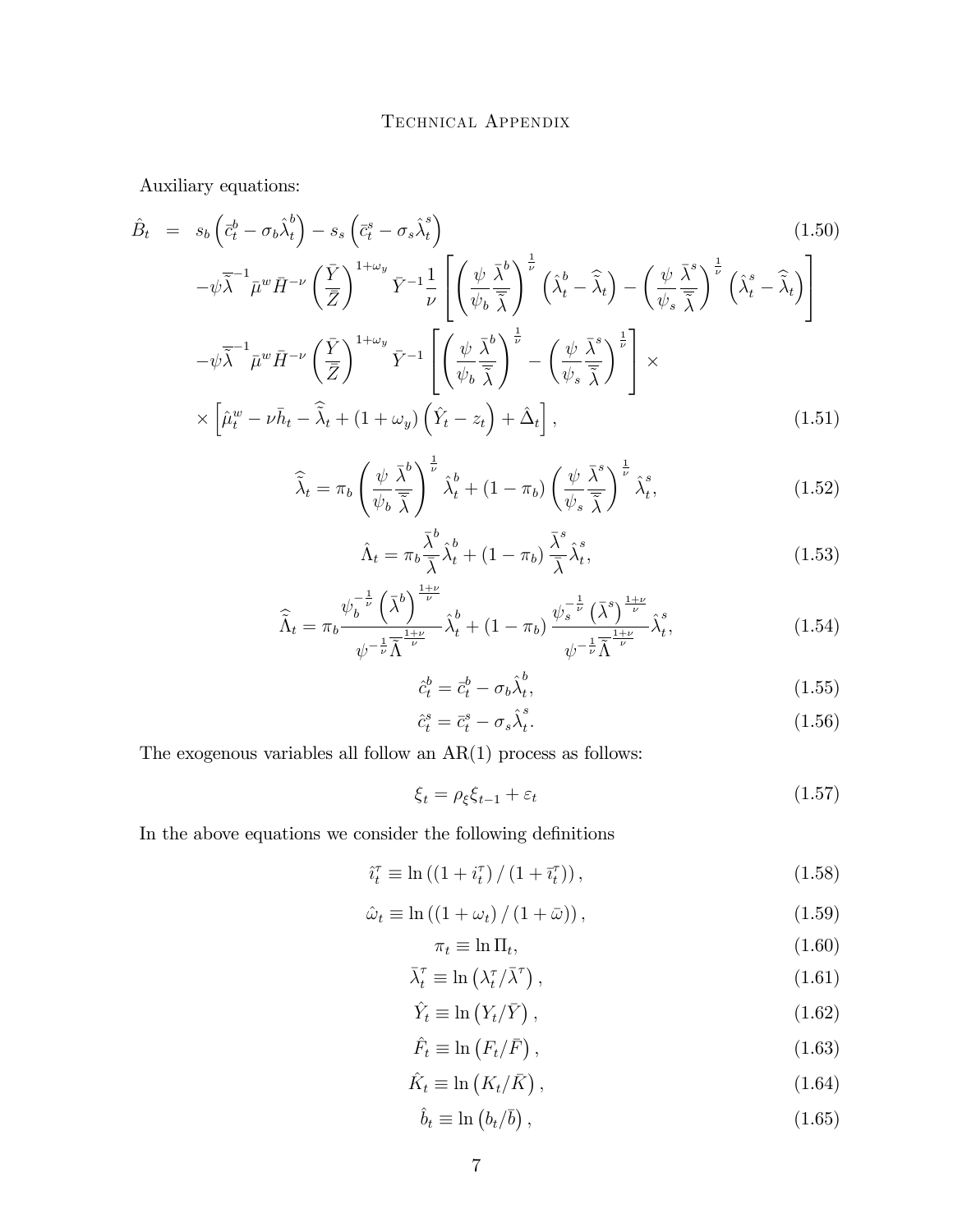$$
\bar{h}_t \equiv \ln\left(\bar{H}_t/\bar{H}\right),\tag{1.66}
$$

$$
z_t \equiv \ln\left(Z_t/\bar{Z}\right),\tag{1.67}
$$

$$
\hat{\tau}_t \equiv -\log\left(\left(1 - \tau_t\right) / \left(1 - \bar{\tau}\right)\right),\tag{1.68}
$$

$$
\hat{b}_t^g \equiv \left(b_t^g - \bar{b}\right) / \bar{Y},\tag{1.69}
$$

$$
\bar{c}_t^{\tau} \equiv \ln\left(\bar{C}_t^{\tau}/\bar{C}^{\tau}\right),\tag{1.70}
$$

$$
\hat{\mu}_t^w \equiv \ln \left( \mu_t^w / \bar{\mu}^w \right),\tag{1.71}
$$

$$
\hat{G}_t \equiv \left(G_t - \bar{G}\right) / \bar{Y},\tag{1.72}
$$

$$
\hat{\tilde{\Xi}}_t \equiv \frac{\bar{b}^{\eta}}{\bar{Y}} \left( \tilde{\Xi}_t - \tilde{\Xi} \right),\tag{1.73}
$$

$$
\widehat{\tilde{\chi}}_t \equiv (1 + \varkappa) \,\overline{b}^{\varkappa} \left( \widetilde{\chi}_t - \overline{\widetilde{\chi}} \right),\tag{1.74}
$$

and

$$
\chi_{\tau} \equiv \beta \left( 1 + \bar{r}^{\tau} \right) \left[ \delta + \left( 1 - \delta \right) \pi_{\tau} \right]. \tag{1.75}
$$

## Simplified log-linear system of equilibrium conditions

We can write the required equations as

$$
\hat{i}_t^{avg} = \hat{i}_t^d + \pi_b \hat{\omega}_t,\tag{1.76}
$$

$$
\hat{\Omega}_t = \hat{\omega}_t + \hat{\delta} E_t \hat{\Omega}_{t+1},\tag{1.77}
$$

$$
\hat{Y}_t = E_t \hat{Y}_{t+1} - \bar{\sigma} \left( \hat{i}_t^{avg} - E_t \pi_{t+1} \right) - E_t \Delta g_{t+1} - E_t \Delta \hat{\Xi}_{t+1} \n- \bar{\sigma} s_\Omega \hat{\Omega}_t + \bar{\sigma} \left( s_\Omega + \psi_\Omega \right) E_t \hat{\Omega}_{t+1},
$$
\n(1.78)

$$
\pi_t = \beta E_t \pi_{t+1} + u_t + \kappa \left( \hat{Y}_t - \left( \omega_y + \bar{\sigma}^{-1} \right)^{-1} \left[ \bar{\sigma}^{-1} g_t + \nu \bar{h}_t + \left( 1 + \omega_y \right) z_t \right] \right) \tag{1.79}
$$

$$
-\xi \bar{\sigma}^{-1} \hat{\Xi}_t + \xi \left( s_{\Omega} + \pi_b - \gamma_b \right) \hat{\Omega}_t,
$$

$$
\hat{\omega}_t = \omega_b \hat{b}_t + \omega_x \hat{\tilde{\chi}}_t + \omega_{\Xi} \hat{\tilde{\Xi}}_t,\tag{1.80}
$$

$$
\hat{b}_t = \varrho_r \left( \hat{i}_{t-1}^d - \pi_t \right) + \varrho_Y \hat{Y}_t + \varrho_\Omega \hat{\Omega}_t + \varrho_\omega \hat{\omega}_t + \varrho_b \left( \hat{b}_{t-1} + \hat{\omega}_{t-1} \right) \qquad (1.81)
$$
\n
$$
+ \varrho_\xi \left[ \pi_b \left( 1 - \pi_b \right) s_c \bar{c}_t + B_\lambda \bar{\sigma}^{-1} \left( g_t + \hat{\Xi}_t \right) - \tilde{B}_u \left[ \hat{\mu}_t^w - \nu \bar{h}_t - \left( 1 + \omega_y \right) z_t \right] \right]
$$
\n
$$
- \pi_b \varrho_\xi \left[ \hat{b}_t^g - \delta \left( 1 + \bar{r}^d \right) \hat{b}_{t-1}^g \right],
$$
\n(1.81)

with

$$
s_c \bar{c}_t = \pi_b s_b \bar{c}_t^b + (1 - \pi_b) s_s \bar{c}_t^s, \qquad (1.82)
$$

$$
g_t = s_c \bar{c}_t + \hat{G}_t,\tag{1.83}
$$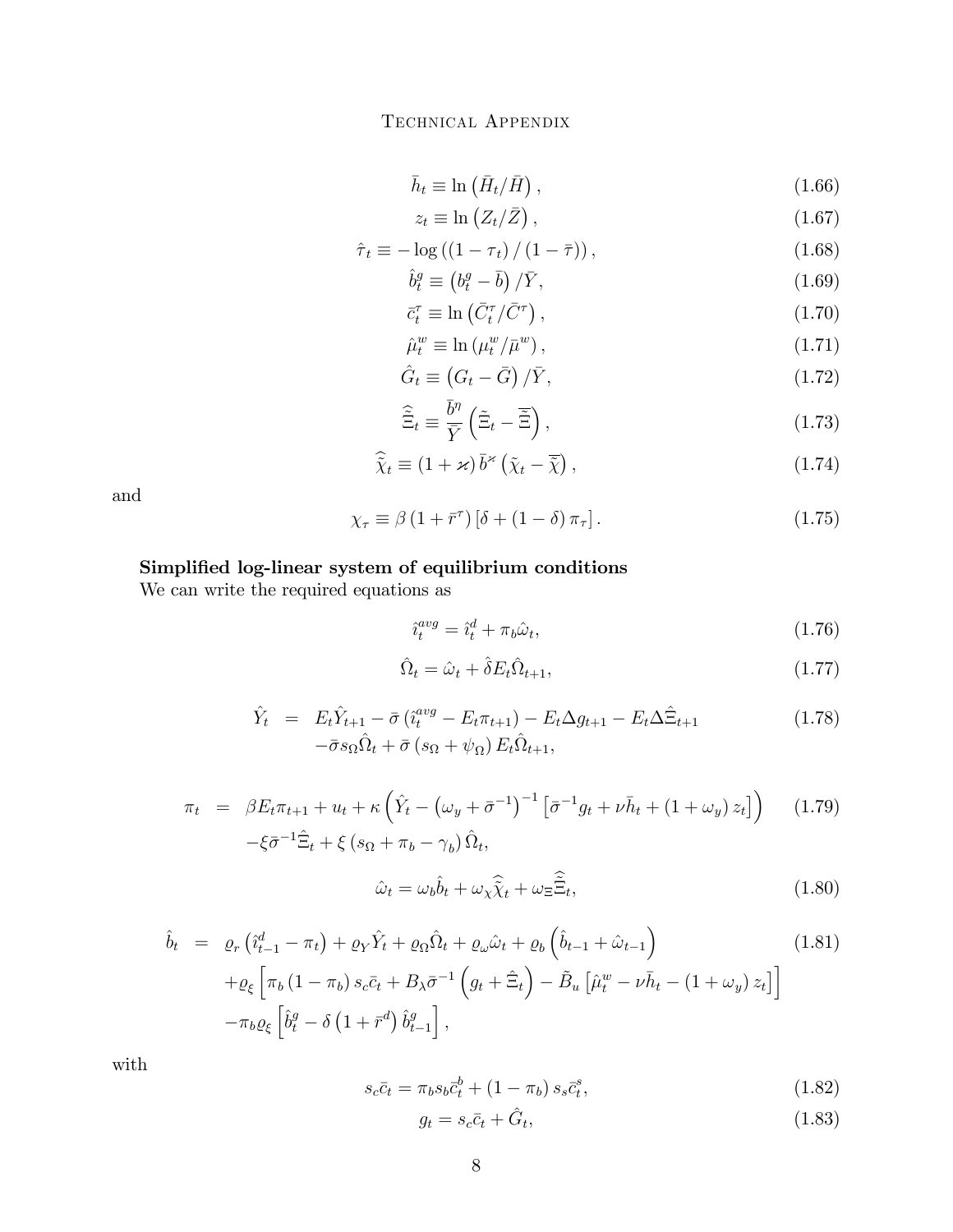$$
u_t \equiv \xi \left(\hat{\mu}_t^w + \hat{\tau}_t\right),\tag{1.84}
$$

$$
\Delta g_t \equiv g_t - g_{t-1},\tag{1.85}
$$

$$
\Delta \widetilde{\Xi}_t \equiv \widetilde{\Xi}_t - \widetilde{\Xi}_{t-1},\tag{1.86}
$$

$$
\xi_t = \rho_\xi \xi_{t-1} + \varepsilon_t. \tag{1.87}
$$

and

$$
\hat{\delta} \equiv \chi_b + \chi_s - 1,\tag{1.88}
$$

$$
\psi_{\Omega} \equiv \pi_b (1 - \chi_b) - (1 - \pi_b) (1 - \chi_s), \qquad (1.89)
$$

$$
s_{\Omega} \equiv \pi_b \left( 1 - \pi_b \right) \frac{s_b \sigma_b - s_s \sigma_s}{\bar{\sigma}}, \tag{1.90}
$$

$$
\xi \equiv \frac{1 - \alpha}{\alpha} \frac{1 - \alpha \beta}{1 + \omega_y \theta},\tag{1.91}
$$

$$
\gamma_b \equiv \pi_b \left( \frac{\psi}{\psi_b} \frac{\bar{\lambda}^b}{\bar{\tilde{\lambda}}} \right)^{\frac{1}{\nu}},\tag{1.92}
$$

$$
\kappa \equiv \xi \left( \omega_y + \bar{\sigma}^{-1} \right), \tag{1.93}
$$

$$
\omega_b \equiv \frac{\varkappa \bar{\chi}'(\bar{b}) + \eta (\eta - 1) \frac{s_{\Xi}}{\rho_b}}{1 + \bar{\omega}}, \qquad (1.94)
$$

$$
\omega_{\chi} \equiv \frac{1}{1+\bar{\omega}},\tag{1.95}
$$

$$
\omega_{\Xi} \equiv \frac{1}{1+\bar{\omega}} \frac{\eta}{\rho_b},\tag{1.96}
$$

$$
\tilde{B}_{\Omega} \equiv \psi \overline{\tilde{\lambda}}^{-1} \bar{\mu}^w \bar{H}^{-\nu} \left(\frac{\bar{Y}}{\bar{Z}}\right)^{1+\omega_y} \bar{Y}^{-1} \frac{1}{\nu} \gamma_b \left(1 - \gamma_b\right),\tag{1.97}
$$

$$
\tilde{B}_u \equiv \psi \overline{\tilde{\lambda}}^{-1} \bar{\mu}^w \bar{H}^{-\nu} \left(\frac{\bar{Y}}{\bar{Z}}\right)^{1+\omega_y} \bar{Y}^{-1} \left(\gamma_b - \pi_b\right),\tag{1.98}
$$

$$
B_{\Omega} \equiv s_{\Omega} \pi_b - s_b \sigma_b \pi_b \left( 1 - \pi_b \right) - \tilde{B}_{\Omega} + \tilde{B}_{u} \left( \gamma_b - \pi_b \right), \qquad (1.99)
$$

$$
B_{\lambda} \equiv \tilde{B}_u - s_{\Omega},\tag{1.100}
$$

$$
\varrho_r \equiv \frac{\delta \left(1 + \bar{r}^d\right)}{1 + \pi_b \bar{\omega}} \left[ (1 + \bar{\omega}) + \pi_b \frac{\rho_b^g}{\rho_b} \right],\tag{1.101}
$$

$$
\varrho_Y \equiv -\varrho_\xi \left( \tilde{B}_u \left( 1 + \omega_y \right) + B_\lambda \bar{\sigma}^{-1} \right), \tag{1.102}
$$

$$
\varrho_{\Omega} \equiv \varrho_{\xi} \left( B_{\Omega} - B_{\lambda} s_{\Omega} \right),\tag{1.103}
$$

$$
\varrho_{\omega} \equiv -\frac{\pi_b (1+\bar{\omega})}{1+\pi_b \bar{\omega}},\tag{1.104}
$$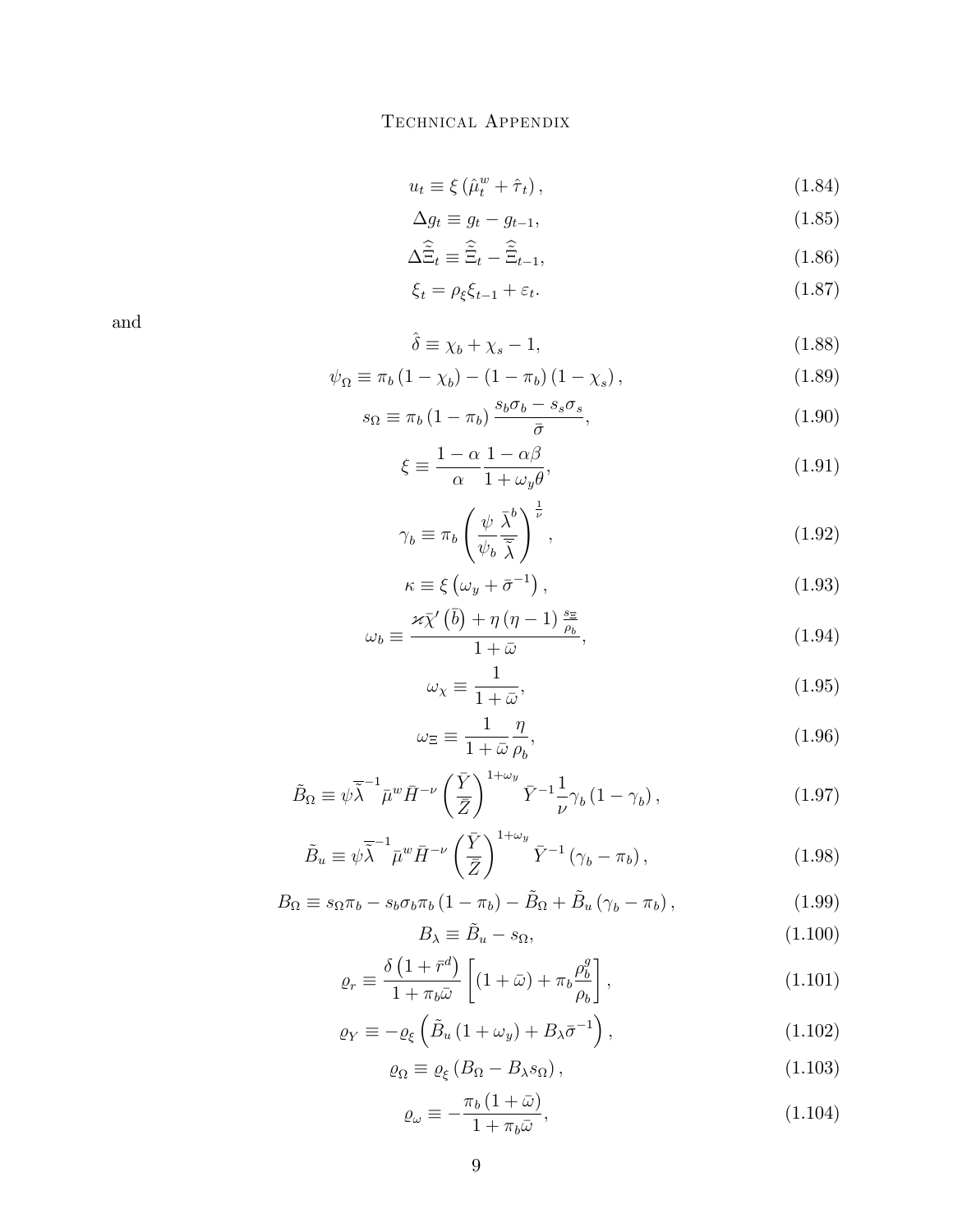$$
\varrho_{\xi} \equiv \frac{1}{\rho_b \left(1 + \pi_b \bar{\omega}\right)},\tag{1.105}
$$

$$
\varrho_b \equiv \frac{\delta \left(1 + \bar{r}^d\right) \left(1 + \bar{\omega}\right)}{1 + \pi_b \bar{\omega}}.\tag{1.106}
$$

#### Natural rates

In the policy rules considered, unless otherwise noted, it is assumed that the interest rate responds to the output gap,  $\hat{Y}_t - \hat{Y}_t^n$ , and the natural rate of interest,  $\hat{r}_t^n$ . It is important to notice that in order to be transparent about the role of the response to the financial variables we exclude from this definition any changes in the financial intermediation frictions, implying that neither the natural rate of output nor the natural interest rate respond to changes in the financial frictions. Therefore we consider these two variables as solving the flexible price equilibrium of this economy when the intermediation frictions remain at their steady state levels. This means that the natural rate of output is given by

$$
\hat{Y}_t^n = \left(\omega_y + \bar{\sigma}^{-1}\right)^{-1} \left[\bar{\sigma}^{-1}g_t - \hat{\tau}_t - \hat{\mu}_t^w + \nu \bar{h}_t + \left(1 + \omega_y\right)z_t\right],\tag{1.107}
$$

and the natural interest rate is defined as the rate at which the Euler equation is satisfied when output is at its natural level,

$$
\hat{r}_t^n = \bar{\sigma}^{-1} \left( E_t \hat{Y}_{t+1}^n - \hat{Y}_t^n - E_t \Delta g_{t+1} \right). \tag{1.108}
$$

### 1.4 Parameter values

The paper discusses the strategy for the calibration. Here we present the exact values for all the parameters.

Notice that unless otherwise mentioned, all exogenous disturbances follow an AR(1) process with autocorrelation coefficient equal to  $\rho_{\xi}$ , which is discussed in the main text and is assumed to take different values.

#### Linear financial intermediation technology

The financial intermediation technology is linear, implying that the spread is exogenous, i. e.  $\varkappa = 0$ ,  $\bar{\chi} = 0$ ,  $\bar{\Xi} = \bar{\omega}$  and  $\eta = 1$ . The full list of parameters is:

| $\phi^{-1}$         | 0.75   | $1+\bar{\omega}$ | $(1.02)^{1/4}$ | $S_{\Xi}$         | 0.0159   | $\bar{\sigma}^{-1}$               | 0.16            |
|---------------------|--------|------------------|----------------|-------------------|----------|-----------------------------------|-----------------|
| $\alpha$            | 0.66   | $\delta$         | 0.975          | $\rho_b^g$        | $\theta$ | $\sigma$                          | 8.9286          |
| $\omega_y$          | 0.473  | $\pi_h$          | 0.5            | $S_{\mathcal{C}}$ | 0.7      | $\sigma_b$                        | 13.8019         |
| $\nu$               | 0.1048 | $\rho_b$         | 3.2            | $S_h$             | 0.7821   | $\sigma_s$                        | 2.7604          |
| $(\theta - 1)^{-1}$ | 0.15   | $\eta$           |                | $S_{\rm s}$       | 0.6179   | $\sigma_b/\sigma_s$               | $5\overline{)}$ |
| $\mu^p$             | 1.15   | $\varkappa$      | $\theta$       | $s_b/s_s$         | 1.2657   | $\bar{\lambda}_b/\bar{\lambda}_s$ | 1.2175          |
| $\bar{r}^d$         | 0.01   | $\bar{\mu}^w$    |                | $\psi_b$          | 1.1492   | $\bar{Z}$                         |                 |
| $\beta$             | 0.9874 | $\bar{\tau}$     | 0.2            | $\psi_s$          | 0.9439   | Ā                                 |                 |
|                     |        | $s_q$            | 0.2841         | $\psi_b/\psi_s$   | 1.2175   |                                   |                 |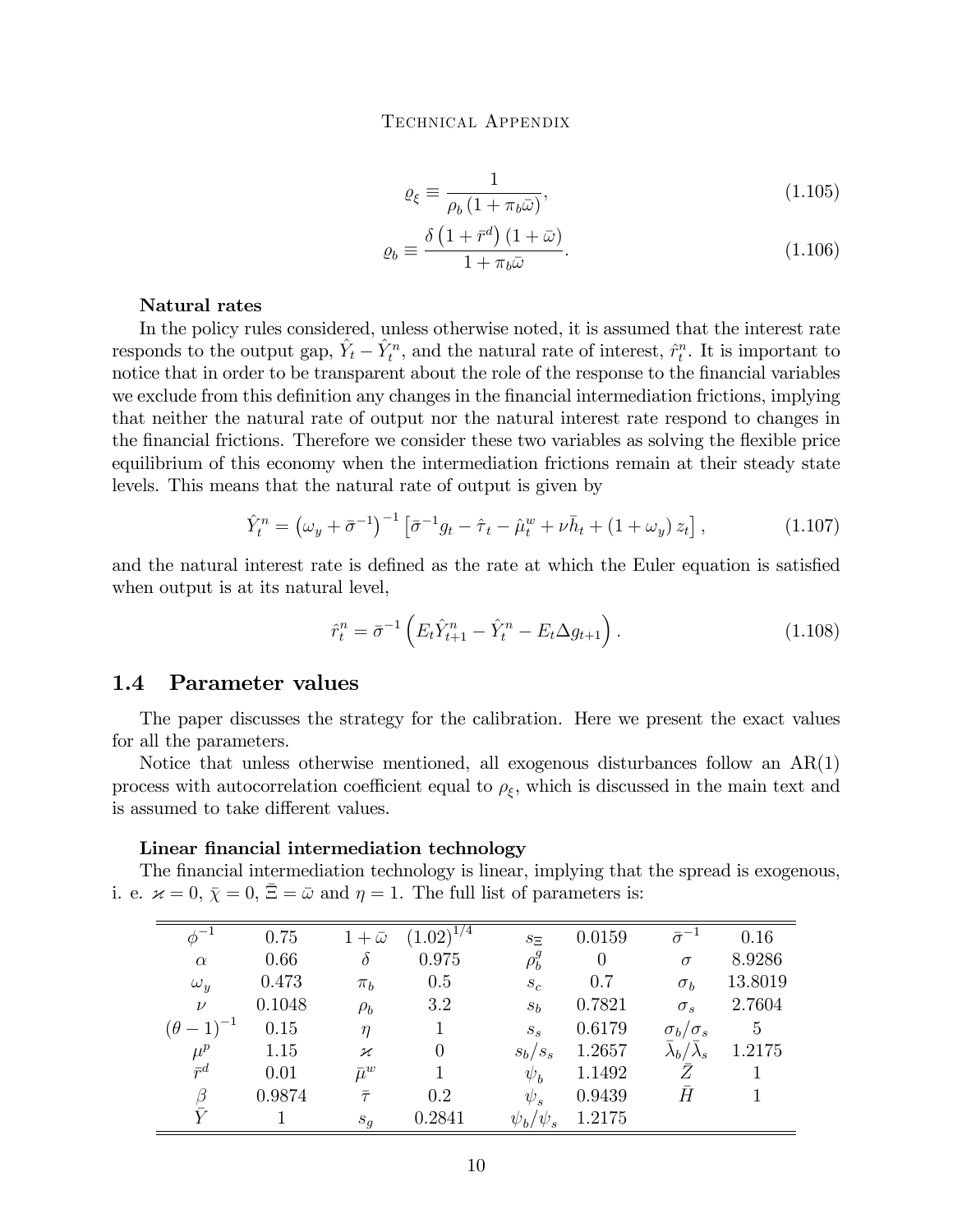## Convex financial intermediation technology

| The financial intermediation technology is convex, implying that the spread is endoge-              |  |  |
|-----------------------------------------------------------------------------------------------------|--|--|
| nous, i.e. $\eta > 1$ , $\varkappa = 0$ and $\overline{\chi} = 0$ . The full list of parameters is: |  |  |

| $\phi^{-1}$         | 0.75   | $1+\bar{\omega}$         | $(1.02)^{1/4}$ | $s_{\Xi}$       | 0.0003   | $\bar{\sigma}^{-1}$   | 0.16           |
|---------------------|--------|--------------------------|----------------|-----------------|----------|-----------------------|----------------|
| $\alpha$            | 0.66   | $\delta$                 | 0.975          | $\rho_{b}^{g}$  | $\theta$ | $\sigma$              | 8.9286         |
| $\omega_y$          | 0.473  | $\pi_b$                  | 0.5            | $S_{c}$         | 0.7      | $\sigma_b$            | 13.8019        |
| $\nu$               | 0.1048 | $\rho_b$                 | 3.2            | $s_b$           | 0.7821   | $\sigma_s$            | 2.7604         |
| $(\theta - 1)^{-1}$ | 0.15   | $\eta$                   | 51.623         | $S_{S}$         | 0.6179   | $\sigma_b/\sigma_s$   | $\overline{5}$ |
| $\mu^p$             | 1.15   | $\boldsymbol{\varkappa}$ | $\theta$       | $s_b/s_s$       | 1.2657   | $\lambda_b/\lambda_s$ | 1.2175         |
| $\bar{r}^d$         | 0.01   | $\bar{\mu}^w$            |                | $\psi_b$        | 1.1492   | Z                     |                |
| $\beta$             | 0.9874 | $\bar{\tau}$             | 0.2            | $\psi_s$        | 0.9439   | $\bar{H}$             |                |
|                     |        | $\boldsymbol{s}_g$       | 0.2997         | $\psi_b/\psi_s$ | 1.2175   |                       |                |

## 2 Taylor Rules With No Natural Rate Adjustments

The main text presents several alternative Taylor rules, all of which consider that the interest rate responds to the natural rate of interest and to deviations of output from its natural level, as described in the baseline rule,

<span id="page-10-1"></span>
$$
i_t^d = r_t^n + \phi_\pi \pi_t + \phi_y \left(\hat{Y}_t - \hat{Y}_t^n\right). \tag{2.1}
$$

In this section we shall consider a different version of the interest rate rule, in which the interest rate does not respond to the natural interest rate and it responds to deviations of output from steady state,

<span id="page-10-2"></span>
$$
i_t^d = \phi_\pi \pi_t + \phi_y \hat{Y}_t. \tag{2.2}
$$

This shall be labeled as the "basic" Taylor rule, due to its simplicity.<sup>[2](#page-10-0)</sup>

This rule has the advantage of being much simpler to implement than the rule implied by [\(2.1\)](#page-10-1), in the sense that there is no need to evaluate what is the natural interest rate nor the natural level of output at each period. However this policy rule is usually farther way from optimal than the one presented in the main text. That is true in the standard New-Keynesian model and it is also true in the current model. This is well illustrated in the case of a productivity shock, shown in Figure [1.](#page-23-0) This figure shows impulse responses to a one percent increase in productivity for the case of a convex financial intermediation technology. It is clear from the Ögure that the responses of the variables are much closer to the optimal policy (shown as a solid line) for the case of policy rule [\(2.1\)](#page-10-1), with adjustment for the natural interest rate and responding to the output gap  $-$  shown as a dashed line  $$ than in the case of the basic Taylor rule in  $(2.2)$  – shown as a dashed line with " $+$ " markers. Similar results can be shown for the other exogenous shocks considered in the full model.

<span id="page-10-0"></span><sup>&</sup>lt;sup>2</sup>The units quoted here are the ones used by Taylor, in which the inflation rate and interest rates are annualized rates. If instead these are quarterly rates, as in the model equations expounded here, the value of  $\phi_y$  is instead  $0.5/4 = 0.125$ .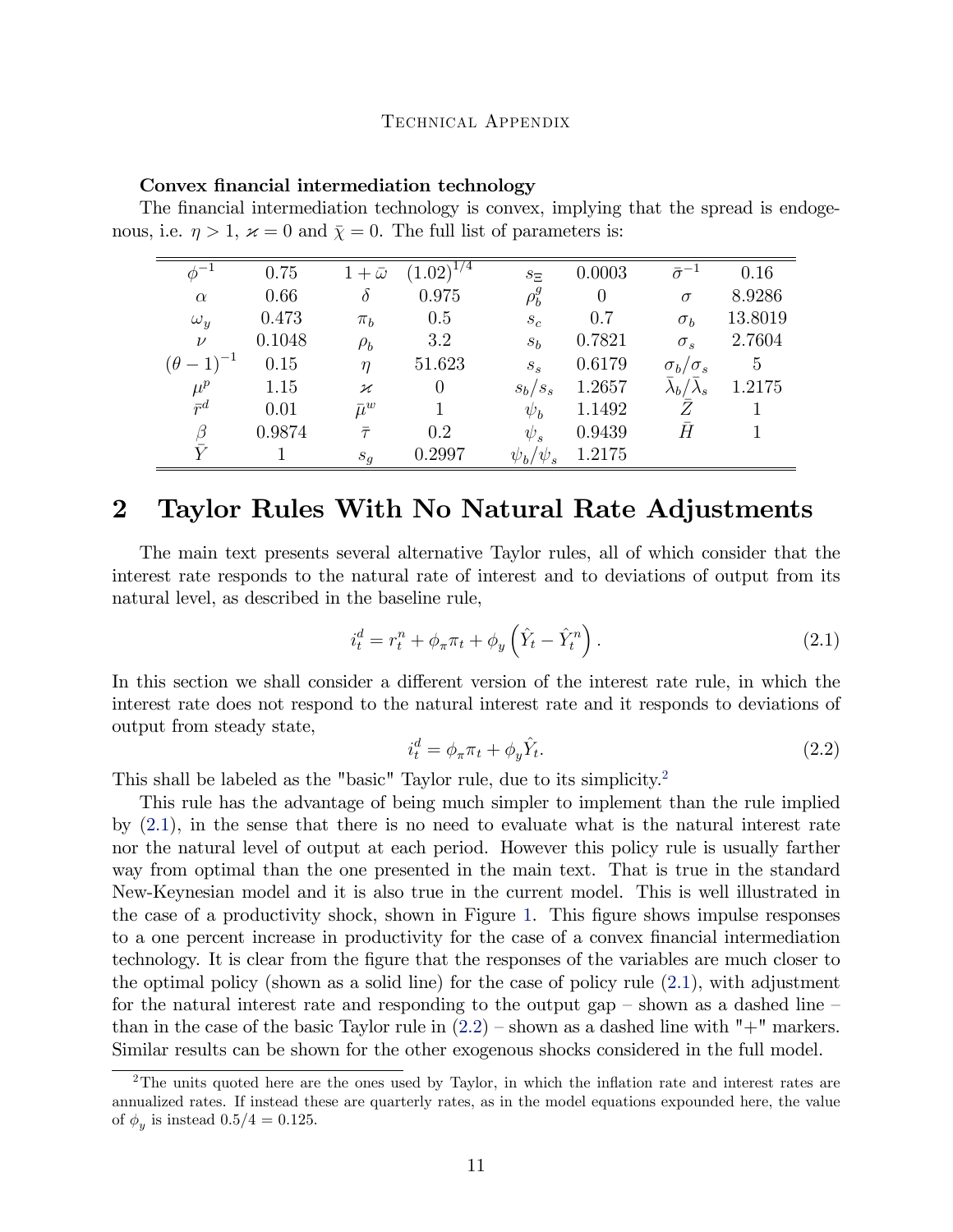The rest of this section considers adjustments to the basic Taylor rule, [\(2.1\)](#page-10-1), by incorporating an interest rate response to the level of spreads or a response to the level of credit.

## 2.1 Spread-Adjusted Taylor Rules

Let us first consider generalizations of  $(2.1)$  of the form

<span id="page-11-0"></span>
$$
i_t^d = \phi_\pi \pi_t + \phi_y \hat{Y}_t - \phi_\omega \hat{\omega}_t,\tag{2.3}
$$

for some coefficient  $0 \le \phi_\omega \le 1$ . Like the rule (2.4) in the main text, these rules reflect the idea that the funds rate should be lowered when credit spreads increase, so as to prevent the increase in spreads from "effectively tightening monetary conditions" in the absence of any justification from inflation or high output relative to potential, except that now we consider a rule without any response to the natural interest rate or the natural rate of output.

We now consider the consequences of alternative values for  $\phi_{\omega} > 0$ ; and compare the equilibrium responses to shocks under this kind of policy to those under Ramsey policy (i.e., an optimal policy commitment). Figures [2-](#page-24-0)[8](#page-30-0) present numerical responses in the case of several different types of exogenous disturbances, when the model is calibrated in the same way as in the previous section, for the case of a convex intermediation technology.

Figure [2](#page-24-0) shows the responses of endogenous variables to a "financial shock" for variant monetary policy rules of the form  $(2.3)$ . The figure shows the responses in the case of five different possible values of  $\phi_{\omega}$ , ranging between 0 and 1. The response of each variable under the Ramsey policy is also shown (as a solid blue line). We observe that adjusting the intercept of the Taylor rule in response to changes in the credit spread can indeed largely remedy the defects of the simple Taylor rule, in the case of a shock to the economy of this kind. And the optimal degree of adjustment is close to 100 percent, as proposed by McCulley and Toloui and by Taylor. To be more precise, both inflation and output increase a little more under the 100 percent spread adjustment than they would under Ramsey policy; but the optimal responses of both variables are between the paths that would result from a 75 percent spread adjustment and the one that results from a 100 percent spread adjustment. If we optimize our welfare criterion over policy rules with alternative values of  $\phi_{\omega}$ ; assuming that this type of disturbance is the only kind that ever occurs, the welfare maximum is reached when  $\phi_{\omega} = 0.82$ , as shown in Table [1.](#page-12-0)

It is interesting to observe in Figure [2](#page-24-0) that, while a superior policy involves a reduction in the policy rate relative to what the unadjusted Taylor rule would prescribe, this does not mean that under such a policy the central bank actually cuts its interest rate target more sharply in equilibrium. The size of the fall in the policy rate (shown in the middle left panel) is about the same regardless of the value of  $\phi_{\omega}$ ; but when  $\phi_{\omega}$  is near 1, output and inflation no longer have to decline in order to induce the central bank to accept an interest-rate cut of this size, and in equilibrium they do not decline. (In fact, the nominal policy rate does fall a little more, and since expected inflation does not fall, the real interest rates faced by both savers and borrowers fall more substantially when  $\phi_{\omega}$  is near 1.) The contraction of private credit in equilibrium is also virtually the same regardless of the value of  $\phi_{\omega}$ . Nonetheless,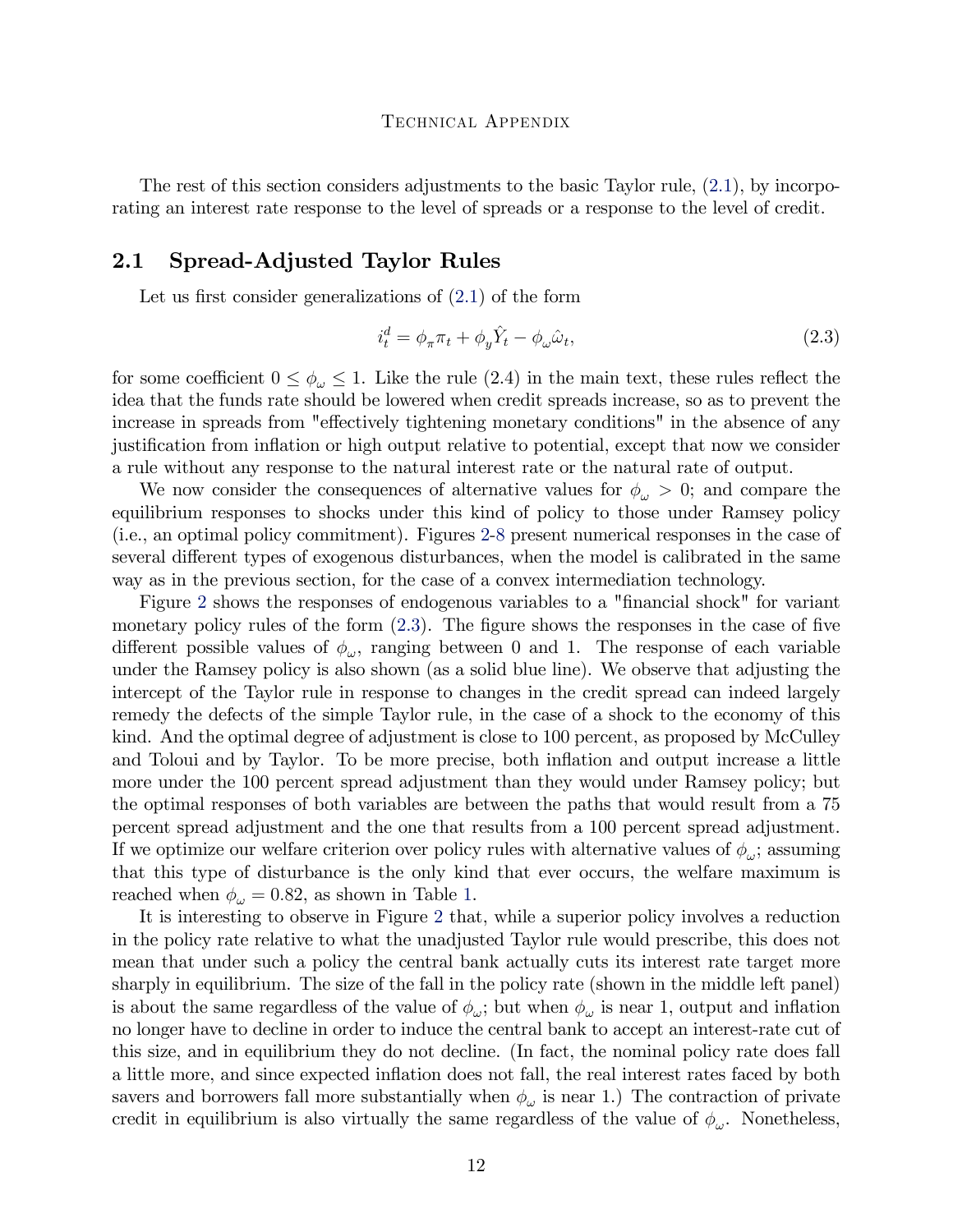<span id="page-12-0"></span>Table 1: Optimal value of the spread-adjustment coefficient  $\phi_{\omega}$  in policy rule [\(2.3\)](#page-11-0), in the case of a convex intermediation technology. Each column indicates a different type of disturbance, for which the policy rule is optimized; each row indicates a different possible degree of persistence for the disturbance.

|                                                                                                  | $Z_t$ $\mu_t^w$ $\tau_t$ $G_t$ $b_t^g$ $\bar{H}_t$ $\bar{C}_t^b$ $\bar{C}_t^s$ $\tilde{\chi}_t$ $\Xi_t$ |  |  |  |  |
|--------------------------------------------------------------------------------------------------|---------------------------------------------------------------------------------------------------------|--|--|--|--|
| $\rho_{\xi} = 0.00$ $5.65^*$ $5.65^*$ $5.29$ $2.86$ $0.62$ $5.65^*$ $-0.01$ $2.01$ $0.86$ $0.64$ |                                                                                                         |  |  |  |  |
| $\rho_{\xi} = 0.50$ 5.65* 5.65* 5.65* 3.93 0.71 5.65* 0.19 1.00 0.84 0.72                        |                                                                                                         |  |  |  |  |
| $\rho_{\varepsilon} = 0.90$ 5.65* 5.65* 5.65* -1.22 0.74 5.65* 1.50 -0.33 0.82 0.75              |                                                                                                         |  |  |  |  |
| $\rho_{\xi} = 0.99$ 5.65* 5.65* 5.65* -8.12 0.65 5.65* 5.65* -3.75 0.70 0.66                     |                                                                                                         |  |  |  |  |

\* higher number leads to indeterminacy

aggregate expenditure falls much less when  $\phi_{\omega}$  is positive; the expenditure of borrowers no longer has to be cut back so much in order to reduce their borrowing, because their labor income no longer falls in response to the shock, and there is an offsetting increase in the expenditure of savers.

The figure is very similar in the case of an exogenous shock to the marginal resource cost of intermediation (an exogenous increase in the multiplicative factor  $\tilde{\Xi}_t$ , not shown). As indicated in Table [1,](#page-12-0) in this case the optimal response coefficient is only slightly smaller, 0.75. The other comments about the shock to  $\tilde{\chi}_t$  apply equally to this case. The responses to a purely financial shock, both under the modified Taylor rules and under optimal policy, do depend greatly on the assumed persistence of the disturbance. Figure [3](#page-25-0) shows the responses to a shock to the default rate (an exogenous increase in the factor  $\tilde{\chi}_t$ ) of the same magnitude as in Figure [2,](#page-24-0) but under the assumption that the disturbance lasts for only one quarter. Under the unadjusted Taylor rule, such a shock again contracts output and reduces inflation in the quarter of the disturbance; but both output and inflation then overshoot their long-run levels in the quarter following the shock, as a consequence of the reduced level of private indebtedness. A spread-adjusted Taylor rule leads both to smaller immediate declines in output and inflation (or even to increases, in the case of a sufficiently large spread adjustment), and to smaller subsequent increases in output and inflation (or even to decreases in both variables in the quarter following the disturbance, if the spread adjustment is large enough). One observes that the responses of output and ináation under optimal policy again lie between those resulting from the simple rules with  $\phi_{\omega} = 0.75$  and with  $\phi_{\omega} = 1.0$  $\phi_{\omega} = 1.0$  $\phi_{\omega} = 1.0$ ; as Table 1 shows, the optimal value of the response coefficient is actually 0.86. In fact, as Table [1](#page-12-0) shows, the optimal value of  $\phi_{\omega}$  in the case that shocks of this kind are the only disturbance to the economy is fairly similar, regardless of the persistence of the shocks; a nearly complete (though not quite complete) offset for the spread variation is optimal in each of the cases considered. Again, we obtain broadly similar conclusions in the case of disturbances to  $\tilde{\Xi}_t$ ; the optimal values of  $\phi_\omega$  (as shown in Table [1\)](#page-12-0) are slightly smaller, but in all cases greater than 0.5.

However, our conclusions about the optimal spread adjustment are considerably more varied when we consider other kinds of disturbances. (In the model with an endogenous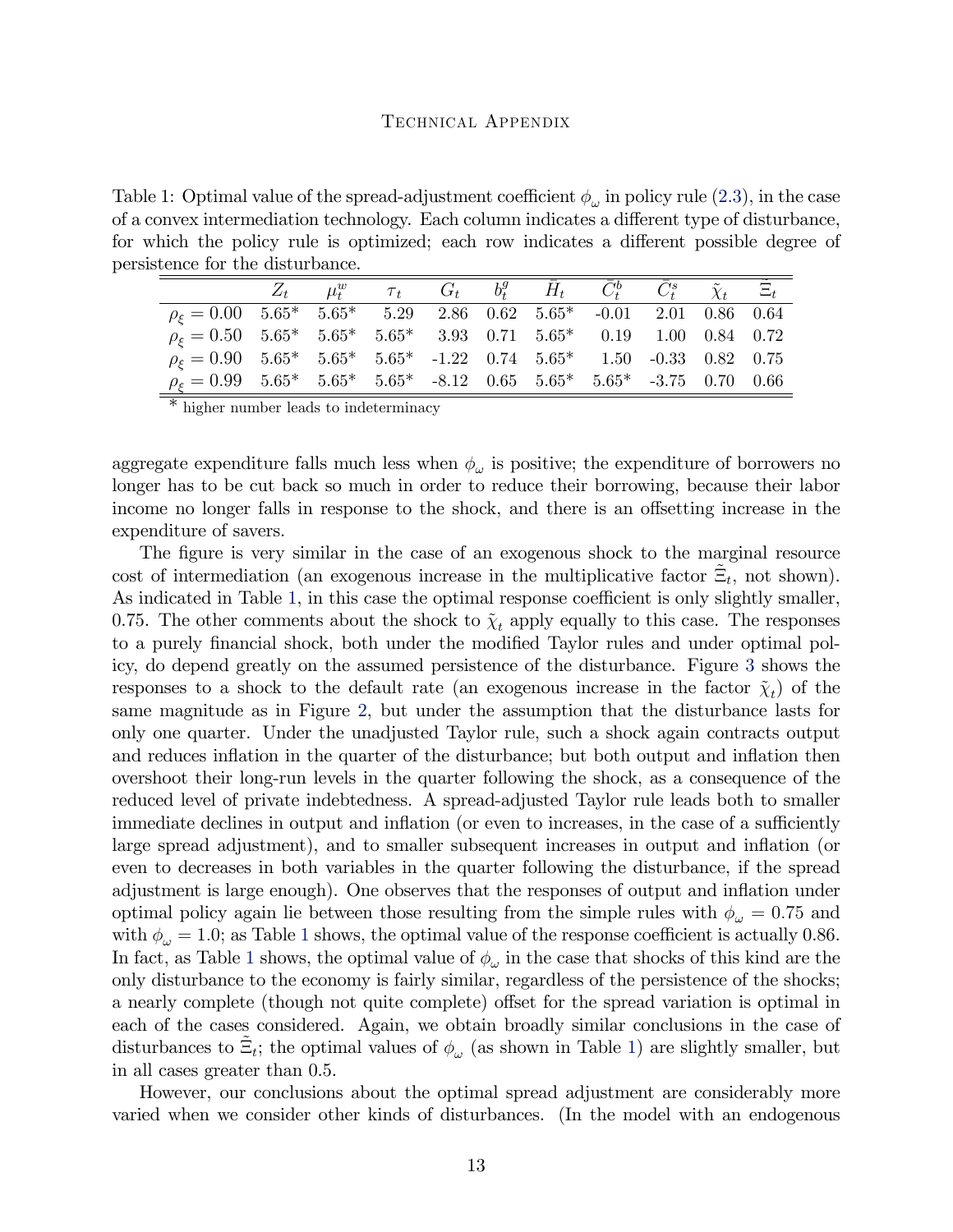credit spread,  $\eta > 0$ , a spread adjustment in the Taylor affects the economy's equilibrium response to disturbances of all types, and not just disturbances originating in the financial sector.) Even if we restrict our attention to disturbances that with a serial correlation  $\rho = 0.9$ (the third row of Table [1\)](#page-12-0), we see from the table that the optimal spread adjustment is quite different for different disturbances. In the case of an exogenous disturbance to the level of government debt  $b_t^g$  $_t^g$ , the optimal spread adjustment is again a large fraction of 1, regardless of the degree of persistence; this is because in our model, the effects of a government debt shock are essentially equivalent to a disturbance to the financial intermediation technology (as government borrowing crowds out private borrowing). But the results for other disturbances are much less similar.

Figure [4](#page-26-0) shows the equilibrium responses to an exogenous increase in the productivity factor  $Z_t$ , again for the case  $\rho = 0.9$ . We observe that equilibrium responses under the unadjusted Taylor rule are quite different than those under optimal policy: output does not increase nearly as much as would be optimal, and inflation sharply declines, while under optimal policy it would not decline (and indeed would very slightly increase). (Essentially, this is because the Taylor rule reacts to a productivity-driven boom by raising interest rates, unless inflation falls sharply enough for this no longer to be required, as it does in equilibrium owing to the monetary tightening.) Because such a boom is associated with a credit expansion, the credit spread rises in the case of an endogenous spread; hence a spread adjustment  $\phi_{\omega} > 0$  adjusts policy in the right direction, accommodating the boom to a somewhat greater extent. But as shown in the figure, even a 100 percent spread adjustment is not nearly enough of a modification of the baseline Taylor rule to correct this problem; monetary policy remains much too contractionary in response to such a shock. The optimal response, in the case that shocks of this kind were the only disturbances in the model, would be a value of  $\phi_{\omega}$  much greater than 1. If we optimize over the value of  $\phi_{\omega}$ , imposing only the constraint that the policy rule [\(2.3\)](#page-11-0) must lead to a determinate rational-expectations equilibrium,<sup>[3](#page-13-0)</sup> we find that welfare is maximized by making  $\phi_{\omega}$  as large as is possible given the determinacy constraint. (In the case of our calibrated parameter values, determinacy requires that we restrict attention to values  $\phi_{\omega} \leq 5.65$ ) The same conclusion is reached in the case of a shock to attitudes toward labor supply  $\bar{H}_t$ , a shock to the wage markup  $\mu_t^w$ , or a shock to the tax rate  $\tau_t$ .

In other cases, the optimal spread adjustment is less extreme, but still greater than 100 percent of the increase in the credit spread. Figure [5](#page-27-0) shows the equilibrium responses to an exogenous increase in the factor  $\bar{C}_t^b$ , representing an increase in the spending opportunities of type b households, again under the assumption that  $\rho = 0.9$ . As in the case of a productivity shock, the unadjusted Taylor rule tightens policy in response to an output increase that is actually efficient, and so is too contractionary. Because this kind of boom is associated with a credit boom, the credit spread increases, and a spread adjustment  $\phi_{\omega} > 0$  modifies the policy rule in a desirable direction. But again, even a 100 percent spread adjustment is insufficient. As shown in Table [1,](#page-12-0) the optimal spread adjustment coefficient would be greater

<span id="page-13-0"></span><sup>&</sup>lt;sup>3</sup>For further discussion of this requirement, and its relevance to the choice of a monetary policy rule, see, for example, Woodford (2003, chap. 4).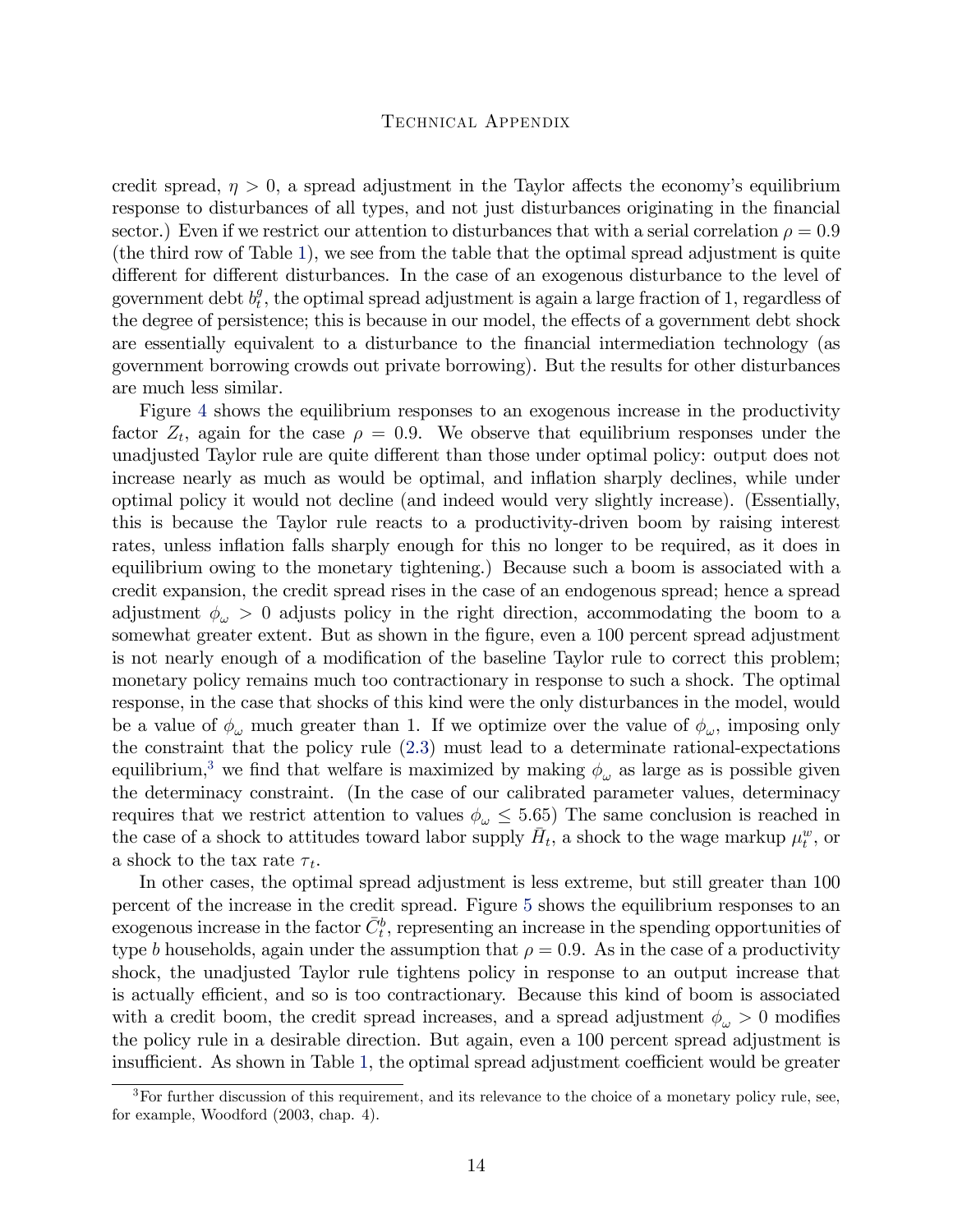than 1.5. (It is much less than in the case of the productivity shock, however, because this kind of disturbance leads to more procyclical credit.)

Our conclusions are quite different, however, if one considers instead a disturbance to the spending opportunities of type s households (increase in  $\bar{C}_{t}^{s}$ ). As shown in Figure [6,](#page-28-0) the unadjusted Taylor rule is too contractionary in this case as well. But because the shock results in counter-cyclical variation in private credit, and hence in the credit spread, a spread adjustment  $\phi_{\omega} > 0$  changes the Taylor rule in the wrong direction: as shown in the figure, this would make monetary policy even more excessively contractionary in response to this kind of disturbance. In fact, as shown in Table [1,](#page-12-0) the optimal spread adjustment would have the opposite sign ( $\phi_{\omega} = -0.33$ ). We obtain a similar conclusion (for essentially the same reason) in the case of a shock to government purchases  $G_t$  (again assuming  $\rho = 0.9$ ), as shown in Figure [7.](#page-29-0) This is another example of an expansionary shock that reduces private credit (because government purchases crowd out mainly the spending of type b households, which is the more interest-sensitive kind of private expenditure) and so reduces the equilibrium credit spread; a spread adjustment then modifies the baseline Taylor rule in the wrong direction. (As shown in Table [,1](#page-12-0) the optimal adjustment would actually be  $\phi_{\omega} = -1.22$ .)

Many of these results are also quite sensitive to the assumed degree of persistence of the disturbance. For example, in the case of shocks to government purchases, if the disturbance has a coefficient of serial correlation  $\rho = 0.5$ ; as assumed in Figure [8,](#page-30-0) the optimal spread adjustment is positive. The reason is that in this case, unlike the one shown in Figure [7,](#page-29-0) monetary policy is too expansionary under the baseline Taylor rule; hence welfare is improved by a positive spread adjustment, which in this case would raise the policy rate owing to the decline in the credit spread. In fact, the optimal spread adjustment is much larger than 100 percent ( $\phi_{\omega} = 3.93$ ). Instead, in the case of a higher degree of persistence (for example, the case  $\rho = 0.9$  shown in Figure [7\)](#page-29-0), policy is too tight under the baseline Taylor rule, and the optimal spread adjustment is negative. In fact, if the serial correlation is instead  $\rho = 0.99$ , the optimal spread adjustment is not only negative, but also very large ( $\phi_{\omega} = -8.12$ ).

Thus in the endogenous-spread case, we certainly cannot say in general that a positive spread adjustment is necessarily an improvement upon the baseline Taylor rule, let alone that the appropriate adjustment will generally be of about the size of the increase in the credit spread. The optimal spread adjustment is quite different in the case of different types of disturbances (including disturbances of different degrees of persistence). It is not possible to offer a general statement about the optimal spread adjustment without reaching a view about the quantitative importance of the different types of theoretically possible disturbances in practice.

When doing this, it is important to consider not only the optimal spread adjustment in the case of a given type of disturbance, but also the size of the change in welfare achieved by a spread adjustment in each case. Table [2](#page-15-0) reports the welfare change (relative to the baseline Taylor rule) for each of the types of shocks, for each of several different possible sizes of spread adjustment (the same four values of  $\phi_{\omega}$  considered in the figures). The first part of the table shows results for the case of disturbances with zero persistence, the second part for the case of disturbances with  $\rho = 0.9$ . In the case of each type of disturbance, the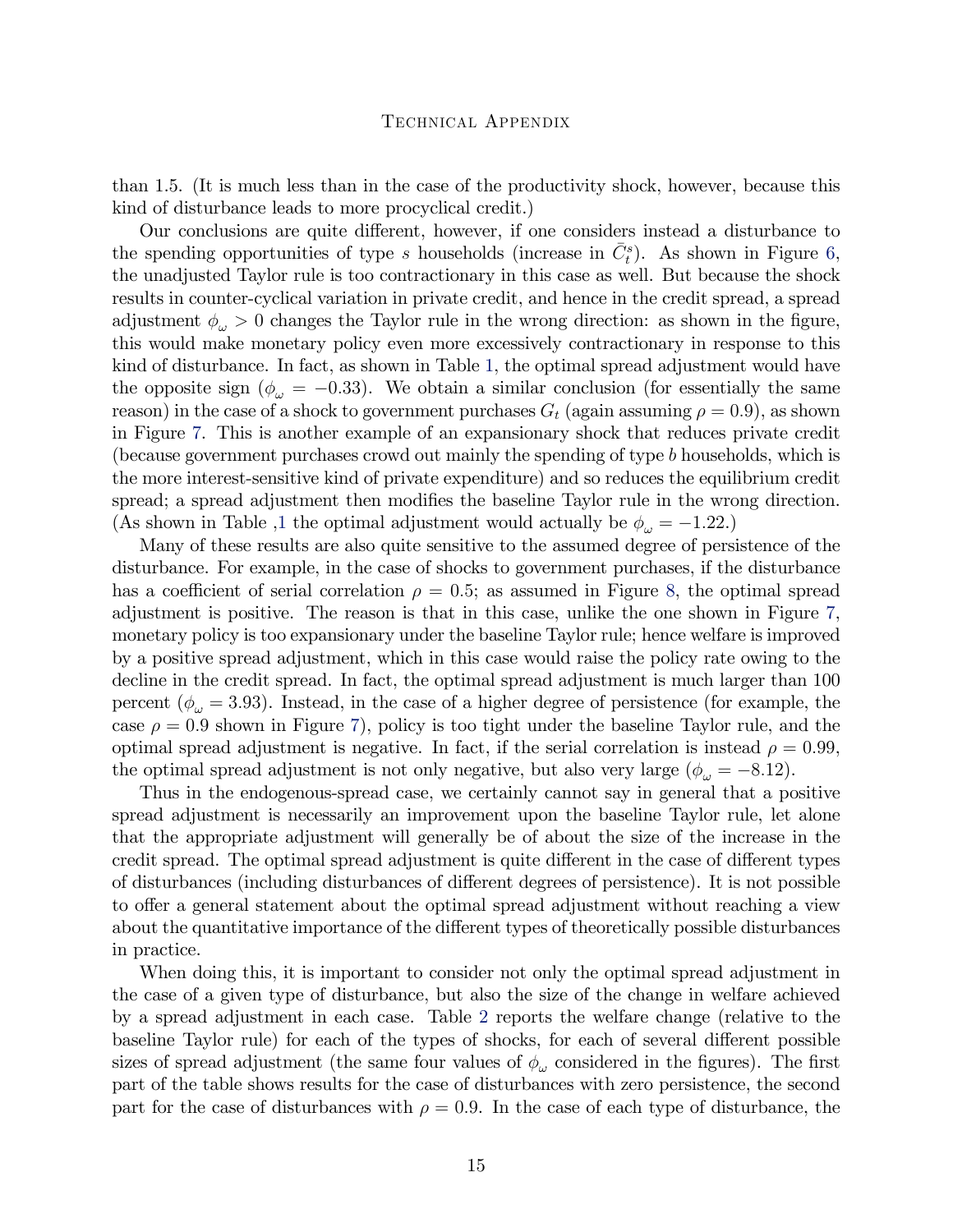<span id="page-15-0"></span>Table 2: Welfare consequences of increasing  $\phi_{\omega}$  in policy [\(2.3\)](#page-11-0), in the case of different disturbances. Each column indicates a different type of disturbance, while each row corresponds to a given degree of spread adjustment.

|                                         | $Z_t$     | $\mu_t^w$      | $\tau_t$ | $G_t$   | $b_t^g$ | $\bar{H}_t$ | $\overline{\bar{C}^b_t}$ | $\bar{C}_{t}^{s}$ | $\tilde{\chi}_t$ | $\Xi_t$ |
|-----------------------------------------|-----------|----------------|----------|---------|---------|-------------|--------------------------|-------------------|------------------|---------|
| No persistence $(\rho_{\varepsilon}=0)$ |           |                |          |         |         |             |                          |                   |                  |         |
| $\phi_{\omega} = 0.25$                  | 1.1       | 0.7            | $0.5\,$  | 6.4     | 26.9    | 1.1         | $-4.4$                   | 22.2              | 38.4             | 27.7    |
| $\phi_{\omega} = 0.50$                  | 2.2       | 1.4            | 0.9      | 12.7    | 40.8    | $2.2\,$     | $-17.8$                  | 41.8              | 65.0             | 42.5    |
| $\phi_{\omega} = 0.75$ 3.2              |           | 2.0            | 1.4      | 18.8    | 40.4    | $3.2\,$     | $-41.3$                  | 58.7              | 78.4             | 43.1    |
| $\phi_{\omega} = 1.00$                  | $4.3$ 2.7 |                | 1.9      | 24.9    | 24.2    | 4.3         | $-76.2$                  | 72.8              | 77.1             | 27.7    |
| Persistence ( $\rho_{\epsilon} = 0.9$ ) |           |                |          |         |         |             |                          |                   |                  |         |
| $\phi_{\omega} = 0.25$                  |           | 16.5 15.4 14.8 |          | $-20.8$ | 55.1    | 16.5        | 60.9                     | $-33.7$           | 61.6             | 55.5    |
| $\phi_{\omega} = 0.50$                  | 33.1      | 30.8           | 29.7     | $-46.2$ | 89.5    | 33.1        | 112.2                    | $-87.3$           | 102.9            | 90.3    |
| $\phi_{\omega} = 0.75$                  | 49.6      | 46.2           | 44.5     | $-76.4$ | 101.1   | 49.6        | 153.4                    | $-161.9$          | 121.9            | 102.3   |
| $\phi_{\omega} = 1.00$                  | 66.1      | 61.6           | 59.3     | -111.7  | 87.6    | 66.1        | 183.6                    | -258.7            | 116.2            | 89.4    |

amplitude of the shock is normalized so that the standard deviation of fluctuations in output around trend will be one percentage point, in the case that that disturbance is the only kind that exists.

When considering the overall advantage of a given increase in the spread adjustment, it is necessary to consider the implications for the way in which the economy will respond to all of the different types of disturbances to which it is subject at different times. It is possible to determine this, however, by looking across a given row of the table. For example, suppose that in a given economy, 50 percent of output fluctuations (relative to trend) are due to productivity shocks, 25 percent are due to variations in the level of government purchases, and 25 percent are due to credit spread variations resulting from shocks to the default rate. Suppose furthermore that each of the three types of disturbances that occur have serial correlation coefficient  $\rho = 0.9$  (so that the second part of Table [2](#page-15-0) applies), and that the three disturbances are independent of one another (so that we can simply sum the contributions of the three disturbances to our quadratic loss function).[4](#page-15-1) Then a change in the value of  $\phi_{\omega}$  will raise welfare if and only if raises  $W^{tot} = 0.5W_Z + 0.25W_G + 0.25W_{\tilde{\chi}}$ , where  $W_Z$  is the welfare measure reported in the  $Z_t$  column of Table [2,](#page-15-0)  $W_G$  is the welfare measure reported in the  $G_t$  column, and so on. For example, in the case of an increase in  $\phi_{\omega}$  from 0.50 to 0.75, the table indicates that  $W_Z$  and  $W_{\tilde{\chi}}$  both increase, while  $W_G$  falls. However, the increases in  $W_Z$  and  $W_{\tilde{\chi}}$  are larger than the decline in  $W_G$ . If we use the weights just proposed,  $W^{tot}$  increases by a net amount of 5.45, so that the increase to a 75

<span id="page-15-1"></span><sup>4</sup>Of course, there is no reason why these disturbances are necessarily distributed independently of one another. For example, the preferences of type b households and of type \$8\$ housholds need not fluctuate independently of one another. But to deal with this possibility, we would need additional information beyond that reported in Table 2. In effect, we would have to consider additional types of disturbances besides those reported in the table: a disturbance that raises  $\bar{C}_{t}^{b}$  and  $\bar{C}_{t}^{s}$  in the same proportion, a disturbance that raises  $\tau_t$  by half the amount of the increase in  $G_t$ , and so on.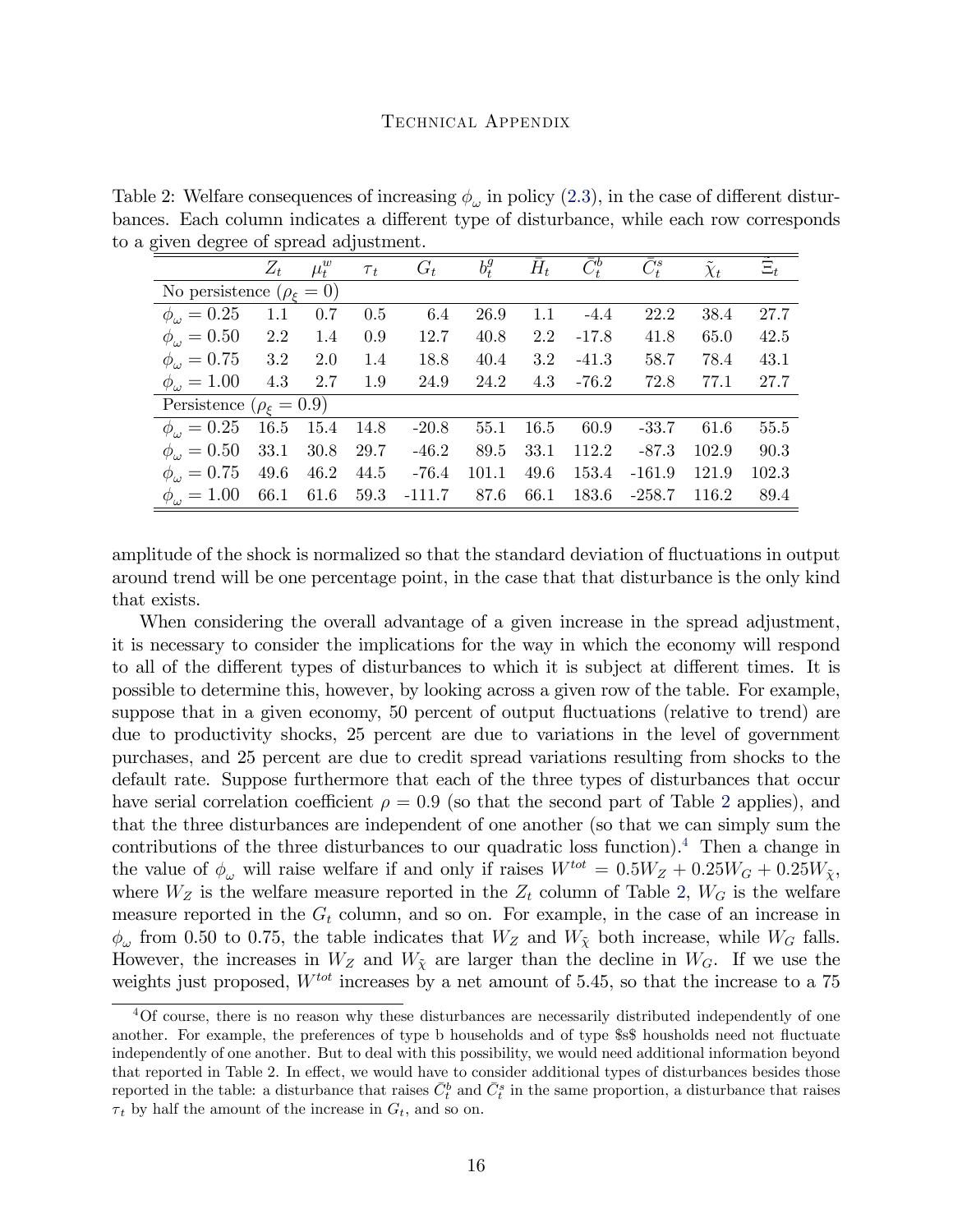percent adjustment would be beneficial in welfare terms, despite the fact that it leads to a less optimal response to one of the types of disturbances.<sup>[5](#page-16-0)</sup> Among the cases considered in the table,  $\phi_{\omega} = 0.75$  achieves the highest value of  $W^{tot}$ . In fact,  $W^{tot}$  would be maximized by setting  $\phi = 0.72$ . (This represents a compromise among the values that would be optimal for each of the three types of disturbance individually, as reported in Table [1.](#page-12-0))

This result, however, is quite dependent on which types of disturbances are thought to account for greater shares of the variance decomposition of output fluctuations. If, for example, one supposes that 50 percent of output fluctuations are due to productivity shocks and 50 percent to fluctuations in  $\bar{C}_t^s$  (again, assuming  $\rho = 0.9$  for both disturbances and that they are independent of one another), then the appropriate welfare measure would be  $W^{tot} = 0.5W_Z + 0.5W_{C^s}$ . One observes that this measure decreases when one moves from  $\phi_{\omega} = 0$  to 0.25 (W<sub>Z</sub> increases by less than  $W_{C^s}$  falls). In fact, in this case,  $W^{tot}$  would be maximized by  $\phi_{\omega} = 0.16$ . If we allow for the fact that disturbances with many different degrees of persistence are also possible (the cases in Table [1](#page-12-0) representing only a few of the simplest possibilities), then the range of possible conclusions about the optimal spread adjustment are even larger.

The considerations involved in judging the optimal spread adjustment are simpler in the case that we assume a linear intermediation technology (along with our maintained assumption in the above calculations that  $\chi_t(b)$  is linear). In this case, the credit spread is an exogenous process, so that a spread adjustment to the Taylor rule has no consequences (in our log-linear approximation) for the economy's response to disturbances other than purely financial disturbances (shocks to  $\tilde{\chi}_t$  or to  $\tilde{\Xi}_t$ , the two determinants of the credit spread). Moreover, the consequences of a spread adjustment are quite similar in the case of these two types of financial disturbances; so it might seem that we should be able to choose the spread adjustment so as to optimize the response to a single type of shock. However, as shown in Table [3,](#page-17-0) the optimal spread adjustment is quite different depending on the degree of persistence of the Önancial disturbances. It is positive and even greater than 1, in the case of either type of disturbance, if the degree of persistence is  $\rho = 0.5$  or less. But the optimal degree of spread adjustment is much smaller (on the order of 0.25, for either type of disturbance) if instead we assume  $\rho = 0.9$ . In the case of even more persistent Önancial disturbances, the optimal spread adjustment changes sign. If, for example, we assume  $\rho = 0.99$ , the optimal spread adjustment is more negative than -2, for either type of disturbance.

To summarize, while under many assumptions welfare can be improved by a spread adjustment  $\phi_{\omega} > 0$ , the optimal size of spread adjustment need not be even approximately one-for-one (as suggested by discussions such as those of Taylor and of McCulley and Toloui), and depends on which kinds of disturbances are most important as sources of aggregate instability. In the case of a convex intermediation technology parameterized to imply a sharply rising marginal cost of intermediation (our baseline case), a spread-adjustment coefficient that is a large fraction of 1 can be justified in the case that the most important disturbances are ones that affect the economy primarily by affecting the efficiency of intermediation (the

<span id="page-16-0"></span> $5$ This assumes, of course, that only policy rules within the restricted family  $(2.3)$  are considered.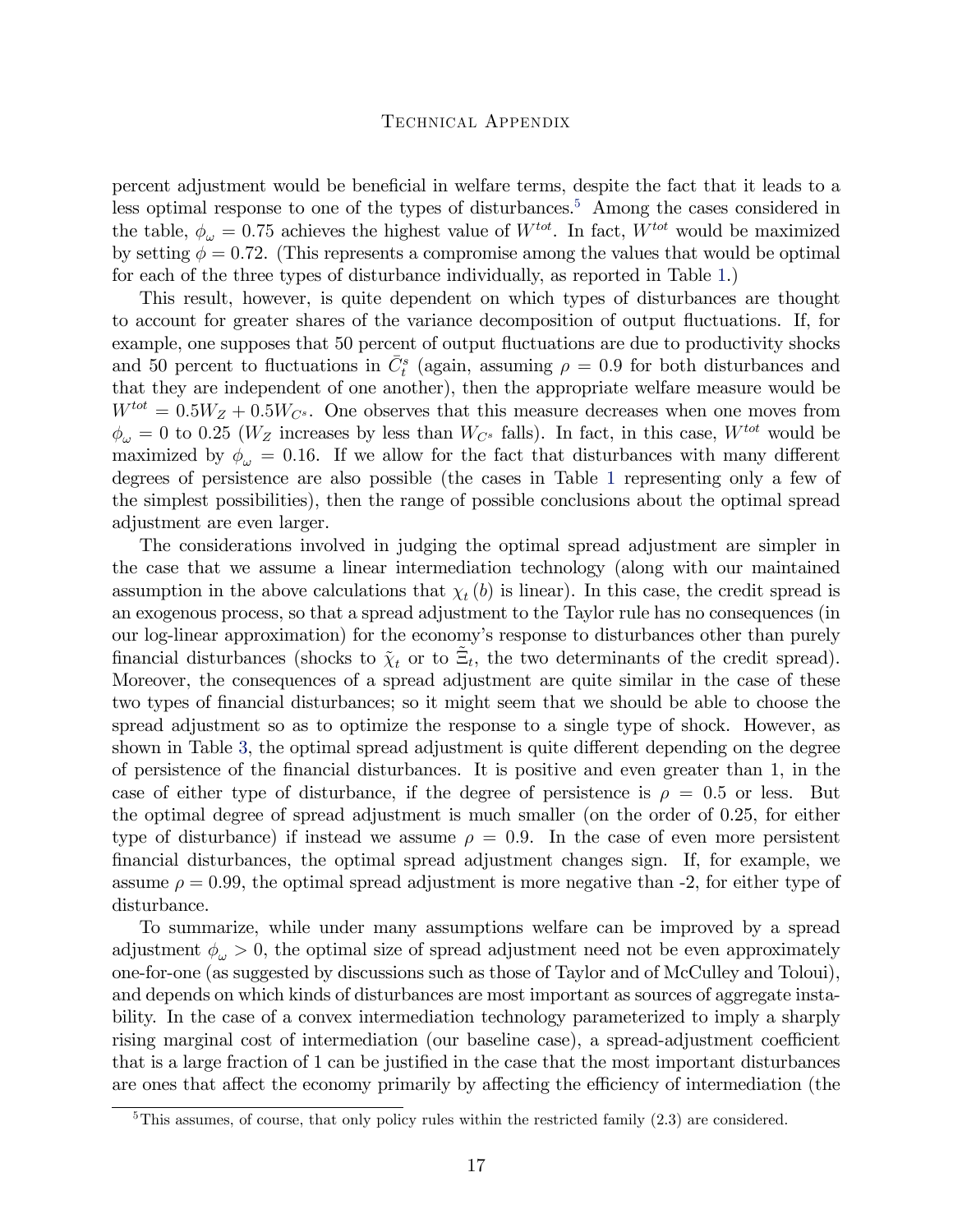<span id="page-17-0"></span>Table 3: Optimal value of the spread-adjustment coefficient  $\phi_{\omega}$  in policy rule [\(2.3\)](#page-11-0), as in Table 1, but for the case of a linear intermediation technology.

|                           | $\tilde{\chi}_t$ | $\Xi_t$ |
|---------------------------|------------------|---------|
| $\rho_{\xi} = 0.00$       | 1.84             | 1.30    |
| $\rho_{\varepsilon}=0.50$ | 1.62             | 1.40    |
| $\rho_{\varepsilon}=0.90$ | 0.26             | 0.28    |
| $\rho_{\varepsilon}=0.99$ | $-2.43$          | $-2.36$ |

 $\tilde{\chi}_t$ ,  $\tilde{\Xi}_t$  and  $b_t^g$  $t<sub>t</sub><sup>g</sup>$  shocks). A spread adjustment that is positive but much larger than one-for-one is instead preferred if "supply shocks" (the  $Z_t$ ,  $\bar{H}_t$ ,  $\mu_t^w$  or  $\tau_t$  shocks) are the main source of instability. To the extent that "demand shocks" are instead important, our results are more complex; the optimal size and even the optimal sign of the spread adjustment depends both on which type of demand disturbance is more important and on the degree of persistence of these disturbances. Nonetheless, unless one thinks that aggregate áuctuations are driven mainly by (certain types of) real "demand shocks" (highly persistent disturbances to  $G_t$  or  $\bar{C}_{t}^{s}$ ), a modestly positive value of  $\phi_{\omega}$  is almost certainly an improvement over the unadjusted Taylor rule, though the optimal degree of adjustment can easily be less than one-for-one.

### 2.2 Responding to Variations in Aggregate Credit

As mentioned in the main text, a common recommendation is that monetary policy should be used to help to stabilize aggregate private credit, by tightening policy when credit is observed to grow unusually strongly and loosening policy when credit is observed to contract. We now propose to replace [\(2.2\)](#page-10-2) by a rule of the form

<span id="page-17-1"></span>
$$
i_t^d = \phi_\pi \pi_t + \phi_y \hat{Y}_t + \phi_b \hat{b}_t,\tag{2.4}
$$

for some coefficient  $\phi_b$ , the sign of which we shall not prejudge, much like the analysis shown in the main text, except that now we consider a rule without any response to the natural interest rate or the natural rate of output. Figure [9](#page-31-0) illustrates the consequences of alternative degrees of response (of either sign) to credit variations, in the case of the same kind of increase in government purchases as in Figure [7,](#page-29-0) again in an economy with a convex intermediation technology, and with  $\phi_{\pi}$  and  $\phi_{y}$  set at the Taylor values.

Because in the case of a convex intermediation technology (and in the absence of "purely financial" disturbances) the credit spread  $\omega_t$  is a monotonic function of the aggregate volume of private credit  $b_t$  (and in our log-linear approximation,  $\hat{\omega}_t$  is a linear function of  $\hat{b}_t$ ), any rule of the form [\(2.4\)](#page-17-1) is actually equivalent to a particular rule of the form [\(2.3\)](#page-11-0), as far as our model's predictions about the responses to all non-financial shocks are concerned. Under our calibration, a rule of the form  $(2.4)$  with a coefficient  $\phi_b$  is equivalent to a rule of the form [\(2.3\)](#page-11-0) with coefficient  $\phi_{\omega} = -\phi_b$ . Hence the results shown in Figure [9](#page-31-0) (at least for the two cases with  $\phi_b < 0$  are actually the same as those in Figure [7](#page-29-0) (for the corresponding values of  $\phi_{\omega} > 0$ . As noted before, the optimal spread adjustment in this case would actually be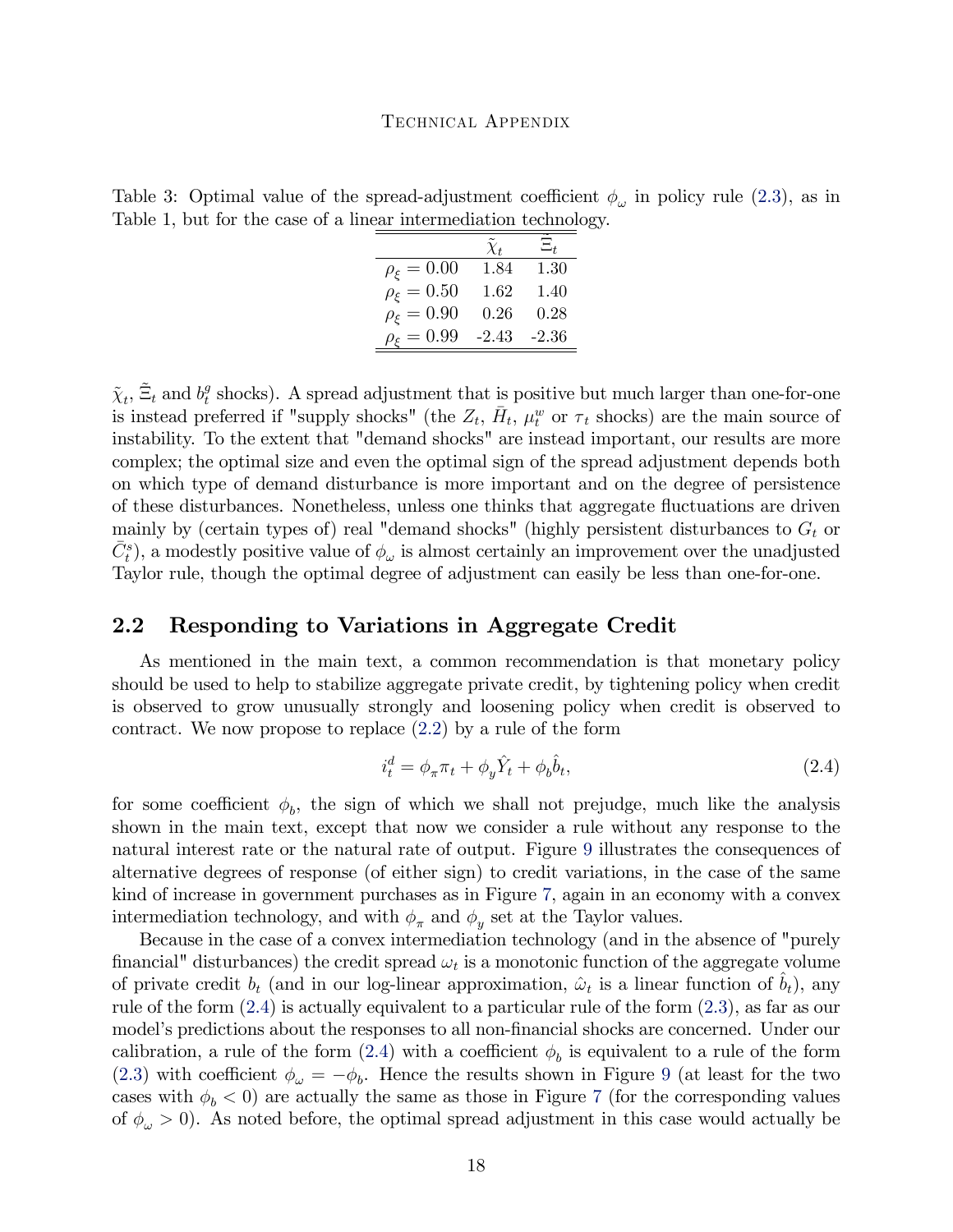Table 4: Optimal value of the response coefficient  $\phi_b$  in policy rule [\(2.4\)](#page-17-1), for the same set of possible disturbances as in Table [1,](#page-12-0) and a convex intermediation technology.

<span id="page-18-0"></span>

|                                                                                   |  | $Z_t$ $\mu_t^w$ $\tau_t$ $G_t$ $b_t^g$ $\bar{H}_t$ $\bar{C}_t^b$ $\bar{C}_t^s$ $\tilde{\chi}_t$ $\Xi_t$ |  |  |  |  |
|-----------------------------------------------------------------------------------|--|---------------------------------------------------------------------------------------------------------|--|--|--|--|
| $\rho_{\xi} = 0.00$ -5.65* -5.65* -5.29 -2.86 -0.62 -5.65* 0.01 -2.01 1.14 0.97   |  |                                                                                                         |  |  |  |  |
| $\rho_{\xi} = 0.50$ -5.65* -5.65* -5.65* -3.93 -0.71 -5.65* -0.19 -1.00 0.42 0.40 |  |                                                                                                         |  |  |  |  |
| $\rho_{\xi} = 0.90$ -5.65* -5.65* -5.65* 1.22 -0.74 -5.65* -1.50 0.33 0.06 0.06   |  |                                                                                                         |  |  |  |  |
| $\rho_{\xi} = 0.99$ -5.65* -5.65* -5.65* 8.12 -0.65 -5.65* -5.65* 3.75 0.00 0.00  |  |                                                                                                         |  |  |  |  |

\* lower number leads to indeterminacy

negative; this means that a positive coefficient  $\phi_b$  would similarly increase welfare, as the equilibrium responses are moved somewhat closer to those associated with Ramsey policy, as shown in the Ögure. In fact, the optimal adjustment in the case of this one type of disturbance would be  $\phi_b = 1.22$ .

Table [4](#page-18-0) reports the optimal value of  $\phi_b$  in the rule [\(2.4\)](#page-17-1), in the case of each of the types of individual disturbances considered in Table [1,](#page-12-0) using the same format as the earlier table.<sup>[6](#page-18-1)</sup> The results for disturbances other than  $\tilde{\chi}_t$  and  $\tilde{\Xi}_t$  all follow directly from the results in Table [1.](#page-12-0) As before, our most important Önding is that both the sign and magnitude of the optimal response coefficient depends on which types of disturbances one is concerned with. However, to the extent that our previous results provided some support for the view that a positive value of  $\phi_{\omega}$  is likely to be beneficial (even in the case of non-financial disturbances), this would correspond to a preference for a negative value of  $\phi_b$ , rather than a positive value as assumed in most discussion of this proposal.

However, the results in Table [1](#page-12-0) according to which it is desirable for  $\phi_{\omega}$  to be positive in the case of "purely financial" disturbances do not imply that it is optimal for  $\phi_b$  to be negative, since these disturbances shift the equilibrium relation between aggregate credit and the credit spread. In fact, Table [4](#page-18-0) shows that the optimal  $\phi_b$  in the case of either of the two types of purely financial disturbances is at least slightly positive. As in our discussion of the spread adjustment, we Önd that it is desirable to loosen policy in response to a shock that increases  $\omega_t(\bar{b})$ , to a greater extent than would occur under the unadjusted Taylor rule; but because credit contracts in response to such a disturbance (at the same time that the credit spread increases), this is achieved by setting  $\phi_b > 0$ . Nonetheless, the table shows that except when the disruption of Önancial intermediation is quite transitory, the optimal response coefficient is quite small. Figure [10](#page-32-0) shows how alternative sizes of responses to aggregate credit change the equilibrium responses to an increase in the default rate with persistence  $\rho = 0.9$ , the same kind of disturbance considered in Figure [2.](#page-24-0) One sees that responses to credit of either sign make the economy's equilibrium response farther from

<span id="page-18-1"></span> $6$ The coefficients in the table indicate the desired increase in the policy rate target, expressed in percentage points per year, per percentage point increase in real aggregate credit. Thus  $\phi_b = 1.22$  means that a one percent greater volume of aggregate credit raises the operating target for the policy rate by 1.22 percentage points per year, in the absence of any change in inflation or output. If, in equation [\(2.4\)](#page-17-1),  $\hat{i}_{t}^{d}$  and  $\pi_{t}$  are understood to be quarterly rates, then the coefficient on  $\hat{b}_t$  in that equation should be written as  $\phi_b = 4$ .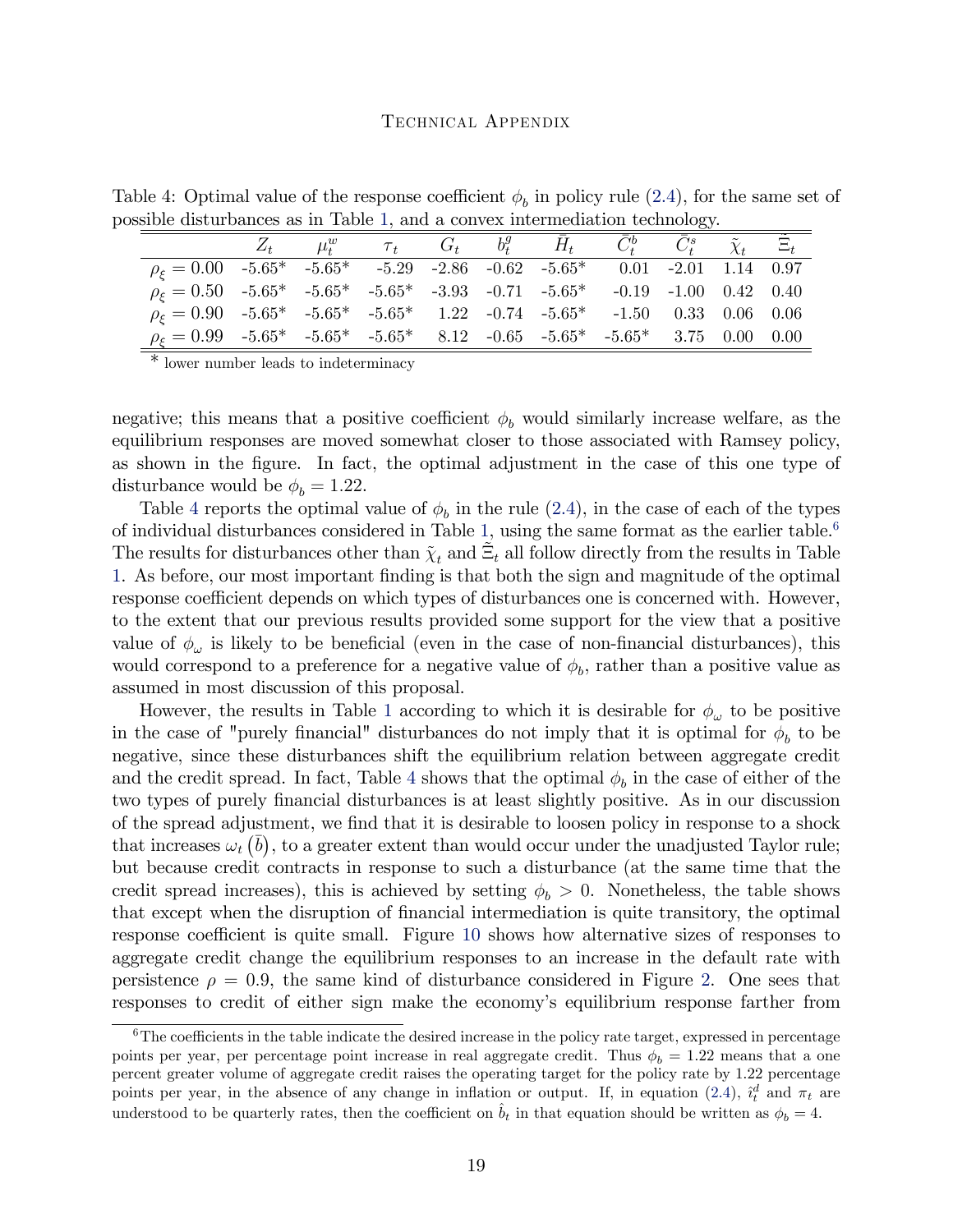what would occur under optimal policy, when the responses are of moderate size (the sizes of response that would be optimal in the case of other types of disturbance).

We can make two general observations about these results. First, there is little support for the idea that responding to variations in aggregate credit in a way that "leans against the wind" (i.e., with a coefficient  $\phi_b > 0$ ) would increase welfare, in a model of the kind that we consider here. (Of course, one might argue that the benefits of such a policy depend on mechanisms that are simply not present in our model.) When  $\rho = 0.5$  or less, Table [4](#page-18-0) shows that the optimal response coefficient is not positive in the case of any type of nonfinancial disturbance,<sup> $7$ </sup> and only moderately positive in the case of financial disturbances; when  $\rho = 0.9$  or more, it is positive only for two types of non-financial disturbances (the  $G_t$ and  $\overline{C}_t^s$  shocks, that are not obviously major sources of aggregate fluctuations in practice), and is only very slightly positive even in the case of the financial disturbances. And second, it is even harder to find a policy within the class [\(2.4\)](#page-17-1) that is reasonably good regardless of the type of disturbance affecting the economy than it is to find a robust rule within the class [\(2.3\)](#page-11-0). The robustness properties of the two types of rules is the same, if we are concerned only with non-Önancial disturbances; the question is whether the type of response that is desirable in the case of non-financial disturbances is also desirable in the case of financial disturbances. In the case of the spread-adjusted rules, the optimal sign of  $\phi_{\omega}$  is positive for most non-financial disturbances, and also for financial disturbances; in the case of the rules that respond to credit, the optimal sign of  $\phi_b$  is negative for most non-financial disturbances, but at least slightly) positive in the case of financial disturbances. If one must choose a policy rule from one of these two classes, one will in many cases do better by choosing the best rule from the family [\(2.3\)](#page-11-0), because there is less tension between the goals of achieving desirable responses to the different types of disturbances.

In the case of a linear intermediation technology, rules in the family [\(2.4\)](#page-17-1) are no longer equivalent to any rules in the family  $(2.3)$ , in the case of non-financial disturbances. It is then a less trivial question to ask what might be achieved by allowing a non-zero value of  $\phi_b$ . However, the answer is that this lowers welfare, regardless of the sign of the response, in almost all cases. Table [5](#page-20-0) reports the optimal value of  $\phi_b$  for each of the types of disturbance considered in Table [4,](#page-18-0) but for the case of the linear technology  $(\eta = 1)$ . The optimal coefficient is close to zero in all cases. The reason that the dynamic response of credit to the various shocks makes it not a useful indicator of the way in which monetary policy needs to be adjusted, regardless of the sign with which one responds to it (assuming that one responds only to the contemporaneous volume of credit).

This is illustrated in Figure [11,](#page-33-0) which shows the responses to a productivity disturbance of the kind considered in Figure [4](#page-26-0) under alternative rules in the family [\(2.4\)](#page-17-1). The reason that the optimal  $\phi_b$  is near zero is not that the unadjusted Taylor rule is already optimal; as discussed earlier, the unadjusted Taylor rule is quite sub-optimal in the case of this kind of disturbance, as the central bank tightens policy too much in response to an output increase that should instead be accommodated. One might think that since credit expands in response to the disturbance, a coefficient  $\phi_b < 0$  would move policy in the right direction.

<span id="page-19-0"></span><sup>&</sup>lt;sup>7</sup>It is very slightly positive only for the  $\bar{C}_t^b$  shock in the case that the persistence is reduced to zero.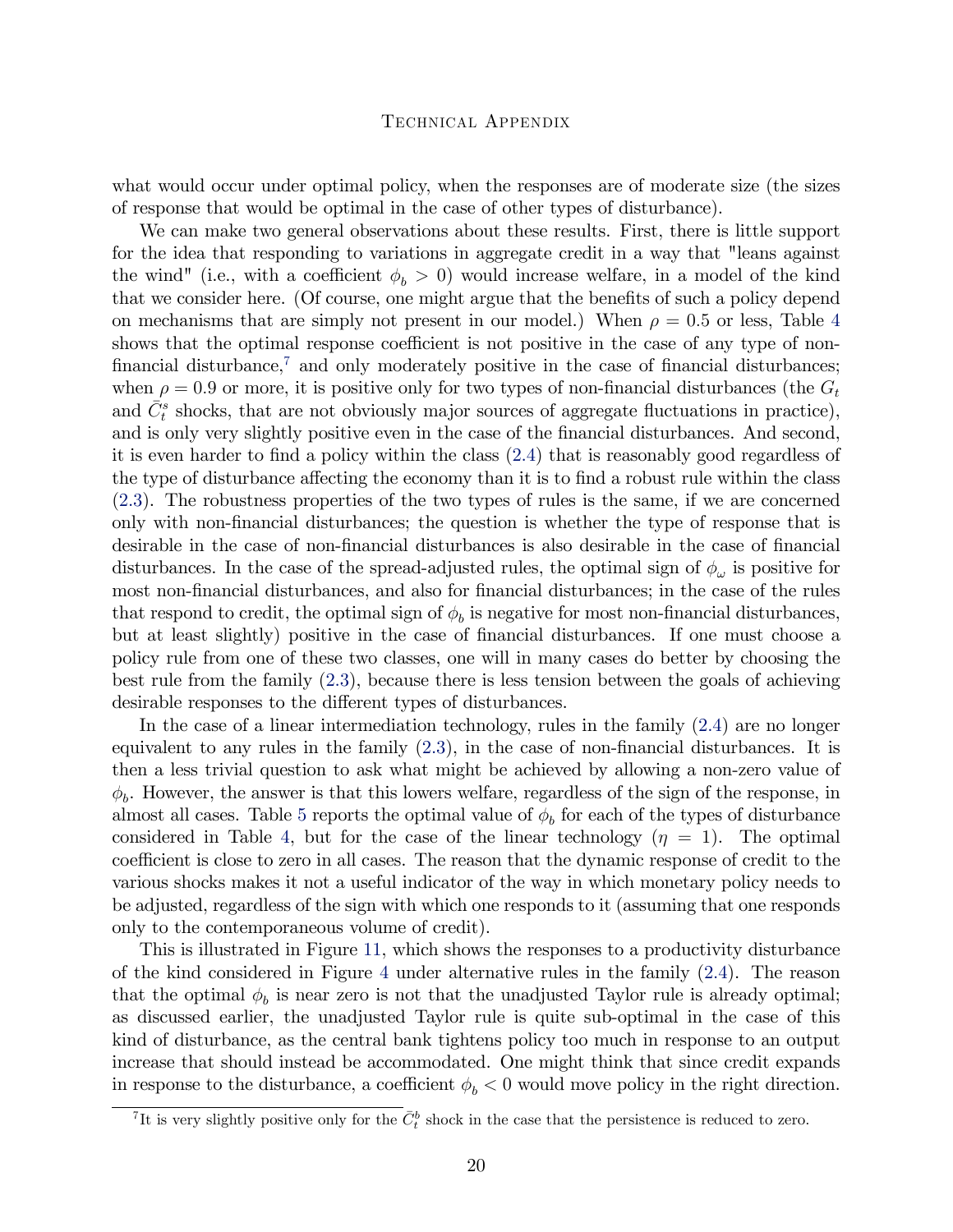Table 5: Optimal value of the response coefficient  $\phi_b$  in policy rule [\(2.4\)](#page-17-1), for the same set of possible disturbances as in Table [4,](#page-18-0) but a linear intermediation technology.

<span id="page-20-0"></span>

|                                                                              |  |  |  |  | $Z_t$ $\mu_t^w$ $\tau_t$ $G_t$ $b_t^g$ $\bar{H}_t$ $\bar{C}_t^b$ $\bar{C}_t^s$ $\tilde{\chi}_t$ $\Xi_t$ |  |
|------------------------------------------------------------------------------|--|--|--|--|---------------------------------------------------------------------------------------------------------|--|
| $\rho_{\xi} = 0.00$ -0.09 -0.09 -0.08 -0.03 0.00 -0.09 0.00 -0.01 0.02 0.01  |  |  |  |  |                                                                                                         |  |
| $\rho_{\xi} = 0.50$ -0.08 -0.08 -0.08 -0.02 0.00 -0.08 0.00 0.00 0.01 0.01   |  |  |  |  |                                                                                                         |  |
| $\rho_{\xi} = 0.90$ -0.08 -0.08 -0.08 0.01 0.00 -0.08 -0.01 0.00 0.00 0.00   |  |  |  |  |                                                                                                         |  |
| $\rho_{\xi} = 0.99$ -0.07 -0.07 -0.07 0.02 0.00 -0.07 -0.03 0.01 -0.01 -0.01 |  |  |  |  |                                                                                                         |  |

But the figure shows that while a response to credit of that kind can mitigate the excessively disinflationary effect of the disturbance on impact, it is at the price of making policy be too inflationary later, as credit continues to surge.

The problem is that the time path of the response of credit (only slightly positive in the quarter of the shock, and then growing larger over the next several years) is very different from the time path of the distortions that need to be corrected (greatest in the quarter of the shock, and decaying substantially over the next few years). This is a fairly general problem with the usefulness of aggregate credit as an indicator for monetary policy in the model with a linear intermediation technology: the aggregate volume of credit is a stock that reflects the cumulative effects of disturbances over many previous years, rather than recent (and still relevant) disturbances alone. Once again, we find that responding to credit spreads provides a more useful rule of thumb than responding to the volume of credit. (Under this parameterization of our model, a spread adjustment cannot improve the economy's response to non-Önancial disturbances, but at least it does not cause worse responses to those shocks, either; and a positive spread adjustment does improve the economy's response to financial disturbances, regardless of the type and of the degree of persistence of the disturbance.)

## 3 Taylor Rules with Natural Rate Adjustments

The main text presents several alternative Taylor rules in which the interest rate responds to the natural interest rate and to the output gap as mentioned previously. In particular the text discusses two type of rules:

<span id="page-20-2"></span>
$$
i_t^d = r_t^n + \phi_\pi \pi_t + \phi_y \left(\hat{Y}_t - \hat{Y}_t^n\right) - \phi_\omega \hat{\omega}_t,\tag{3.1}
$$

and

<span id="page-20-1"></span>
$$
i_t^d = r_t^n + \phi_\pi \pi_t + \phi_y \left(\hat{Y}_t - \hat{Y}_t^n\right) + \phi_b \hat{b}_t,\tag{3.2}
$$

where the first allows for adjustments to the interest rate in response to changes in the spread between deposit and borrowing interest rates, while the second allows for adjustments in response to changes in the level of aggregate credit. In this section we further the discussion of the policy rule of the latter type with adjustment for changes in credit. However here we offer some additional detail on the case of linear financial intermediation technology.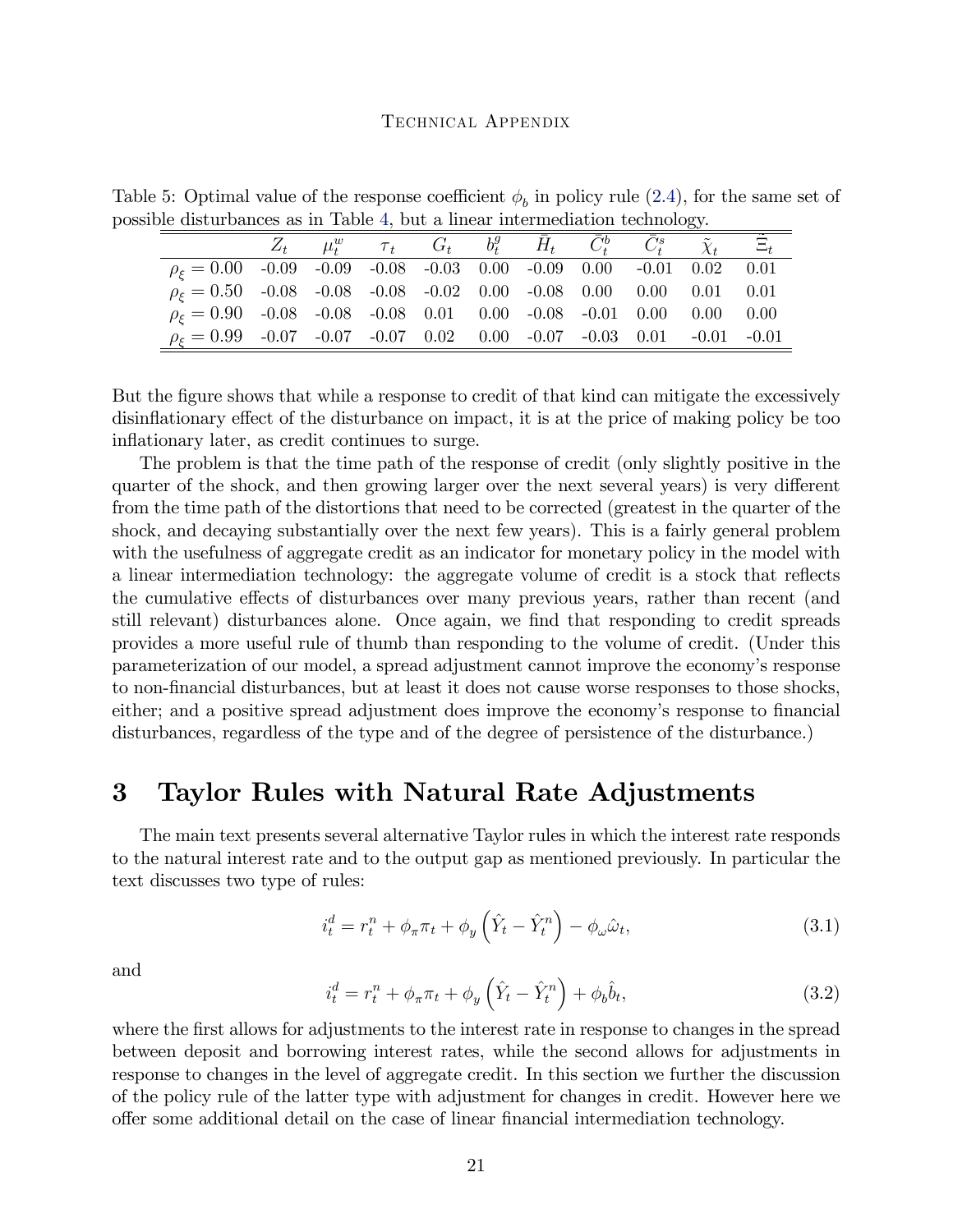Table 6: Optimal value of the response coefficient  $\phi_b$  in policy rule [\(3.2\)](#page-20-1), for the same set of possible disturbances as in Table [5,](#page-20-0) but with response to natural variables.

<span id="page-21-0"></span>

|                                                                          |  |  | $Z_t$ $\mu_t^w$ $\tau_t$ $G_t$ $b_t^g$ $\bar{H}_t$ $\bar{C}_t^b$ $\bar{C}_t^s$ $\tilde{\chi}_t$ $\tilde{\Xi}_t$ |  |  |
|--------------------------------------------------------------------------|--|--|-----------------------------------------------------------------------------------------------------------------|--|--|
| $\rho_{\xi} = 0.00$ -0.01 0.01 0.02 -0.01 0.00 -0.01 0.00 0.00 0.00 0.00 |  |  |                                                                                                                 |  |  |
|                                                                          |  |  |                                                                                                                 |  |  |
|                                                                          |  |  |                                                                                                                 |  |  |
|                                                                          |  |  |                                                                                                                 |  |  |

### 3.1 Responding to Variations in Aggregate Credit

In the case of a linear intermediation technology, rules in the family [\(3.2\)](#page-20-1) are no longer equivalent to any rules in the family  $(3.1)$ , in the case of non-financial disturbances. It is then a less trivial question to ask what might be achieved by allowing for a non-zero value of  $\phi_b$ . However, the answer is that this lowers welfare, regardless of the sign of the response, in almost all cases. Table [6](#page-21-0) reports the optimal value of  $\phi_b$  for each of the types of disturbance considered in Table [5,](#page-20-0) but for the policy rule described in  $(3.2)$ . The optimal coefficient is close to zero in all cases. The reason that the dynamic response of credit to the various shocks makes it not a useful indicator of the way in which monetary policy needs to be adjusted, regardless of the sign with which one responds to it (assuming that one responds only to the contemporaneous volume of credit).

This is illustrated in Figure [12,](#page-34-0) which shows the responses to a productivity disturbance of the kind considered in Figure [11,](#page-33-0) but under alternative rules in the family [\(3.2\)](#page-20-1). This figure shows that for this class of policy rules setting  $\phi_b = 0$  gets the economy very close to the optimal policy, and any value of this coefficient will move the economy away from the optimal equilibrium (for all variables). The problem is that the time path of the response of credit (only slightly positive in the quarter of the shock, and then growing larger over the next several years) is very different from the time path of the distortions that need to be corrected (greatest in the quarter of the shock, and decaying substantially over the next few years). This is a fairly general problem with the usefulness of aggregate credit as an indicator for monetary policy in the model with a linear intermediation technology: the aggregate volume of credit is a stock that reflects the cumulative effects of disturbances over many previous years, rather than recent (and still relevant) disturbances alone. Once again, we find that responding to credit spreads provides a more useful rule of thumb than responding to the volume of credit. (Under this parameterization of our model, a spread adjustment cannot improve the economyís response to non-Önancial disturbances, but at least it does not cause worse responses to those shocks, either; and a positive spread adjustment does improve the economy's response to financial disturbances, regardless of the type and of the degree of persistence of the disturbance.)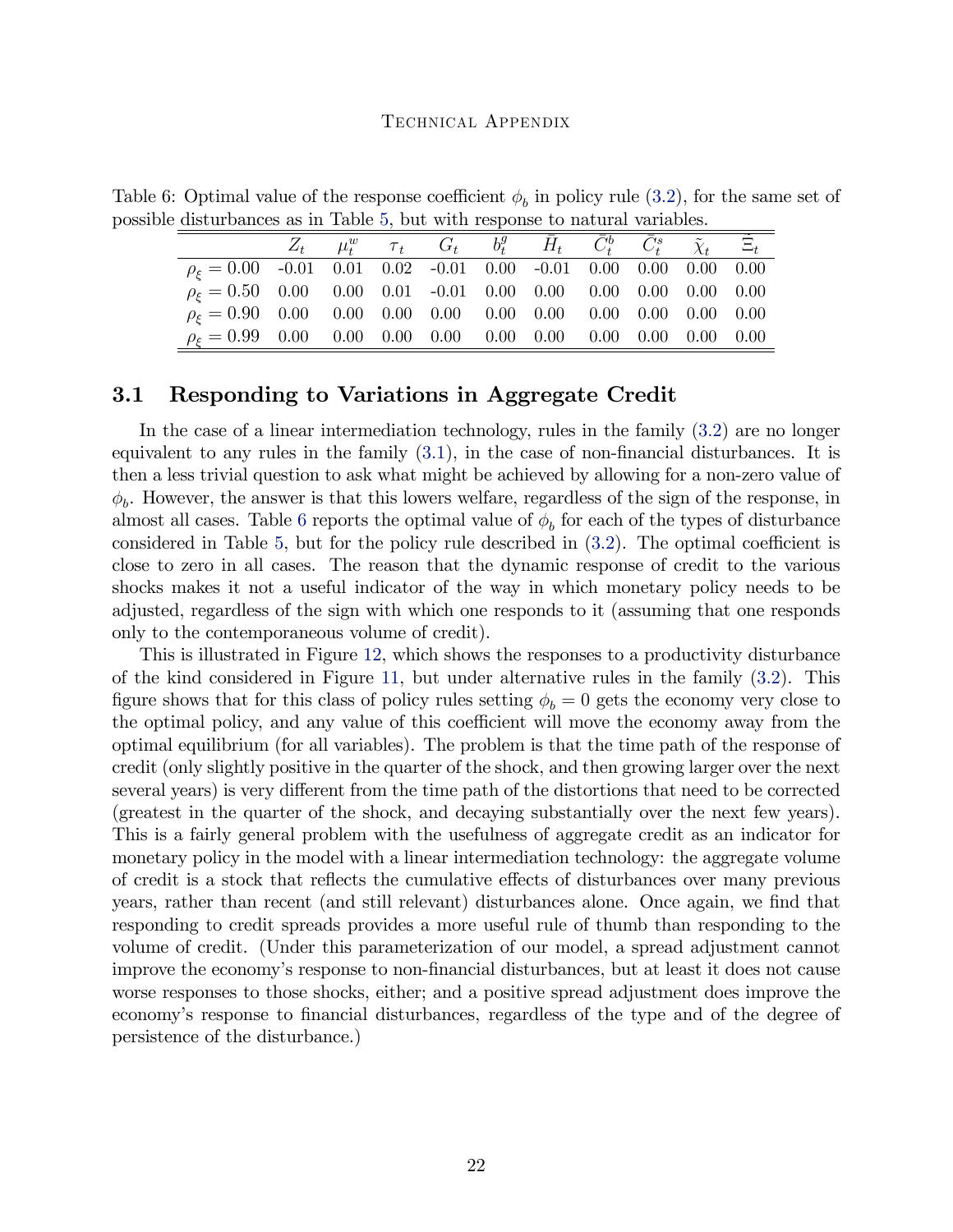## References

<span id="page-22-0"></span>Cúrdia, V. and M. Woodford (2009). Credit frictions and optimal monetary policy. Unpublished.

Woodford, M. (2003). Interest and Prices. Princeton: Princeton University Press.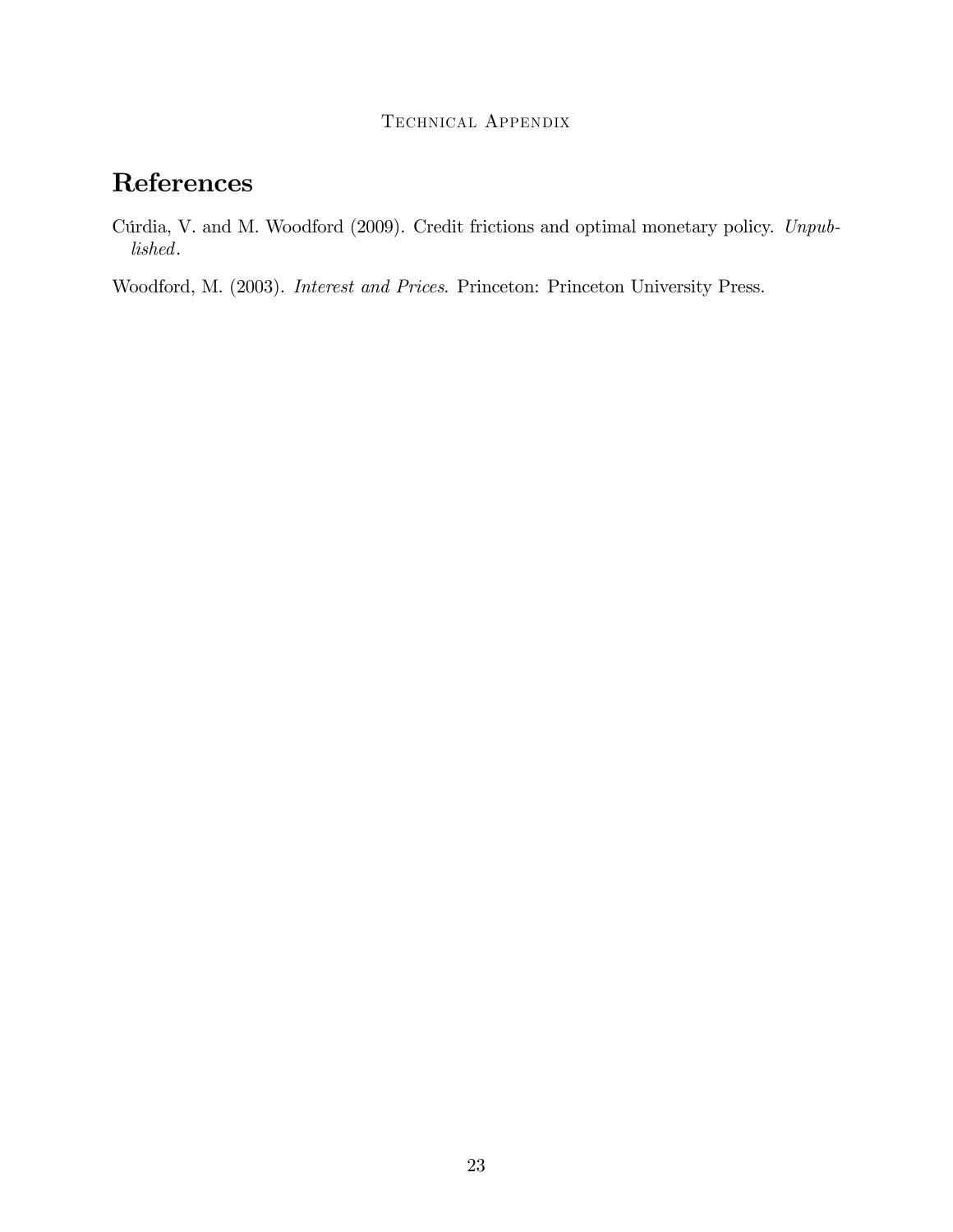

<span id="page-23-0"></span>Figure 1: Impulse responses to a 1 percent shock to  $Z_t$ , with a convex intermediation technology, under three alternative monetary policy rules.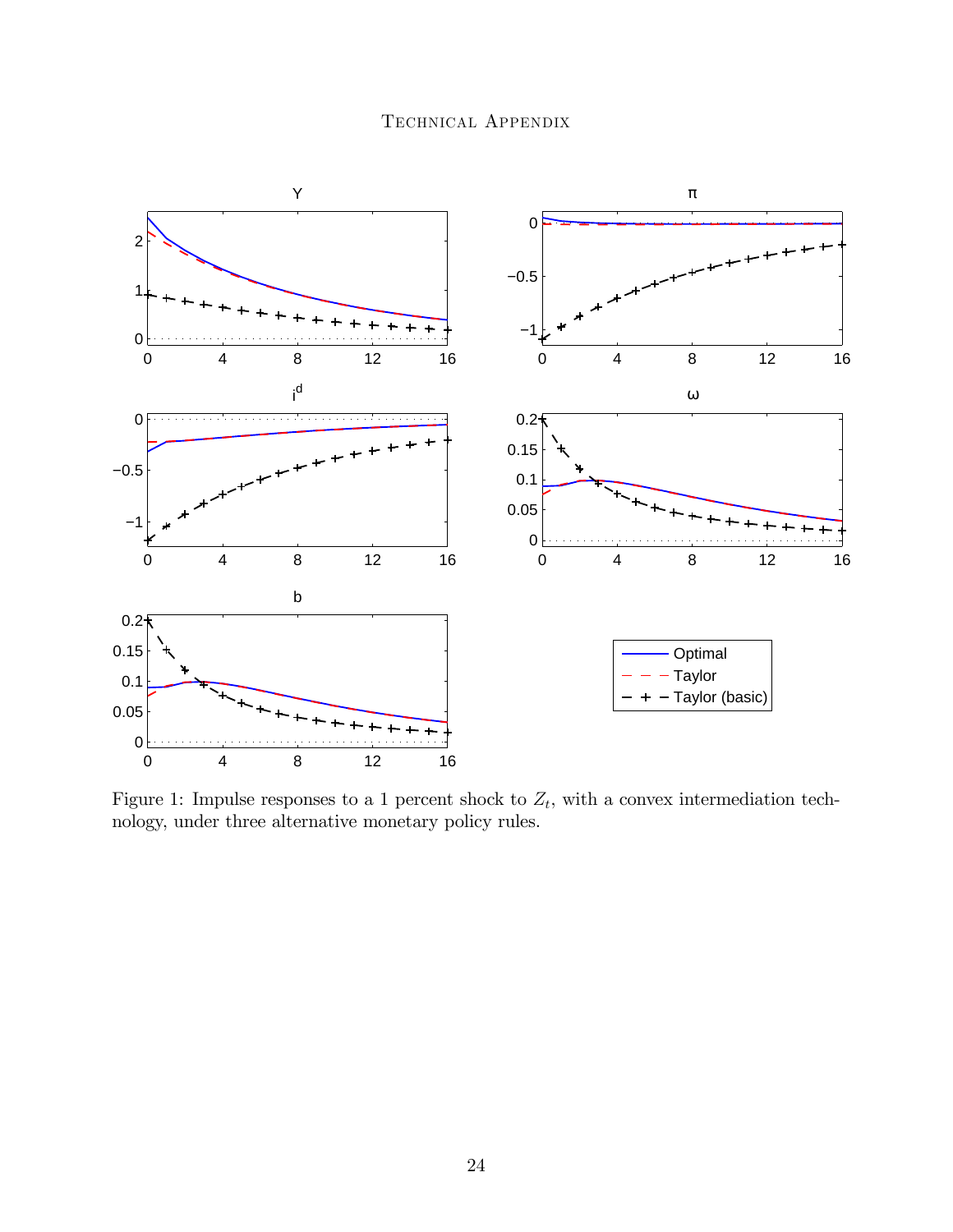

<span id="page-24-0"></span>Figure 2: Impulse responses to a shock to  $\tilde{\chi}_t$  that increases  $\omega_t(\bar{b})$  initially by 4 percentage points (annualized), with persistence  $\rho = 0.9$ , under alternative degrees of spread adjustment.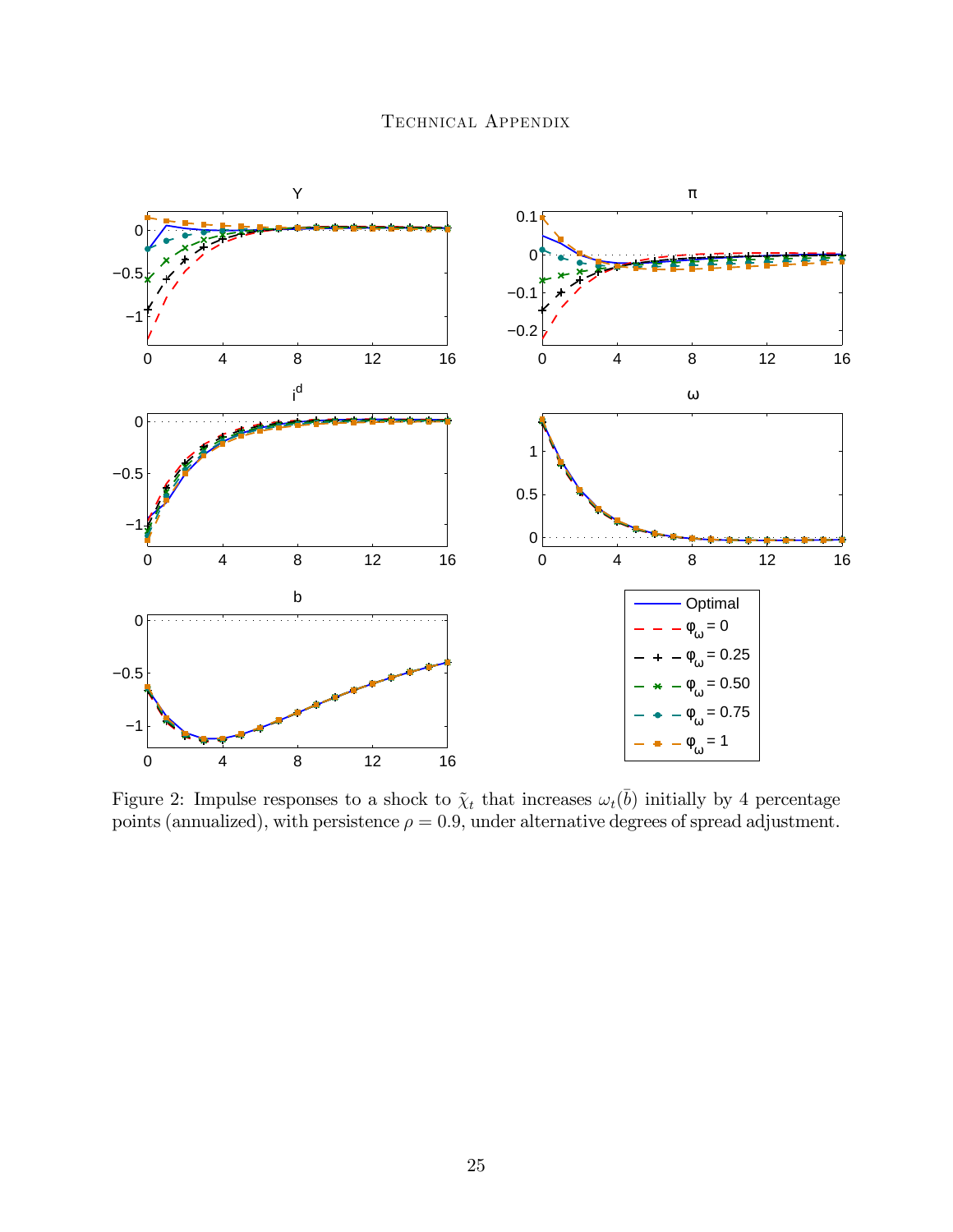

<span id="page-25-0"></span>Figure 3: Impulse responses to a shock to  $\tilde{\chi}_t$  that increases  $\omega_t(\bar{b})$  initially by 4 percentage points (annualized), assuming no persistence  $(\rho = 0)$ , under alternative degrees of spread adjustment.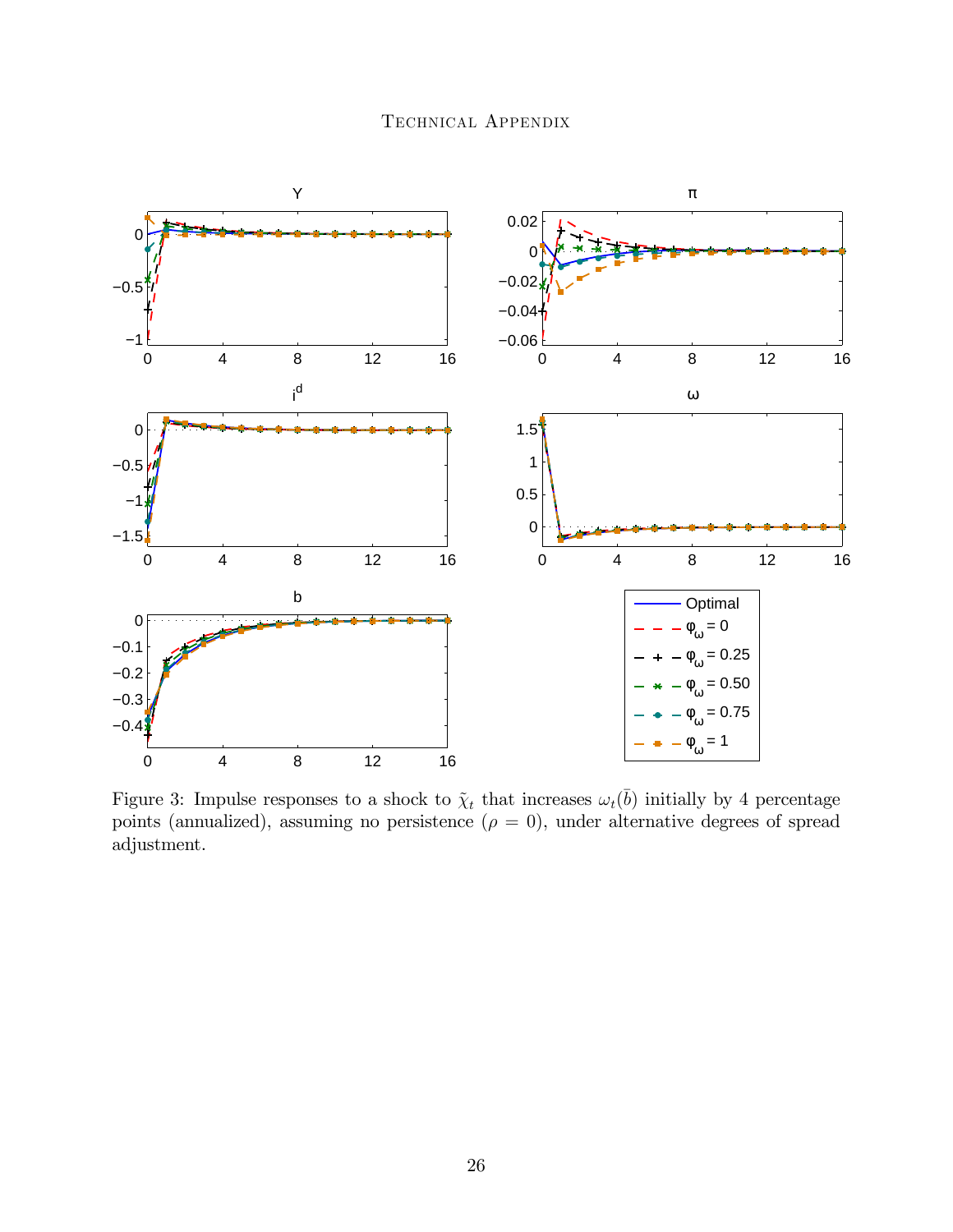

<span id="page-26-0"></span>Figure 4: Impulse responses to a 1 percent shock to  $Z_t$ , with persistence  $\rho = 0.9$ , under alternative degrees of spread adjustment.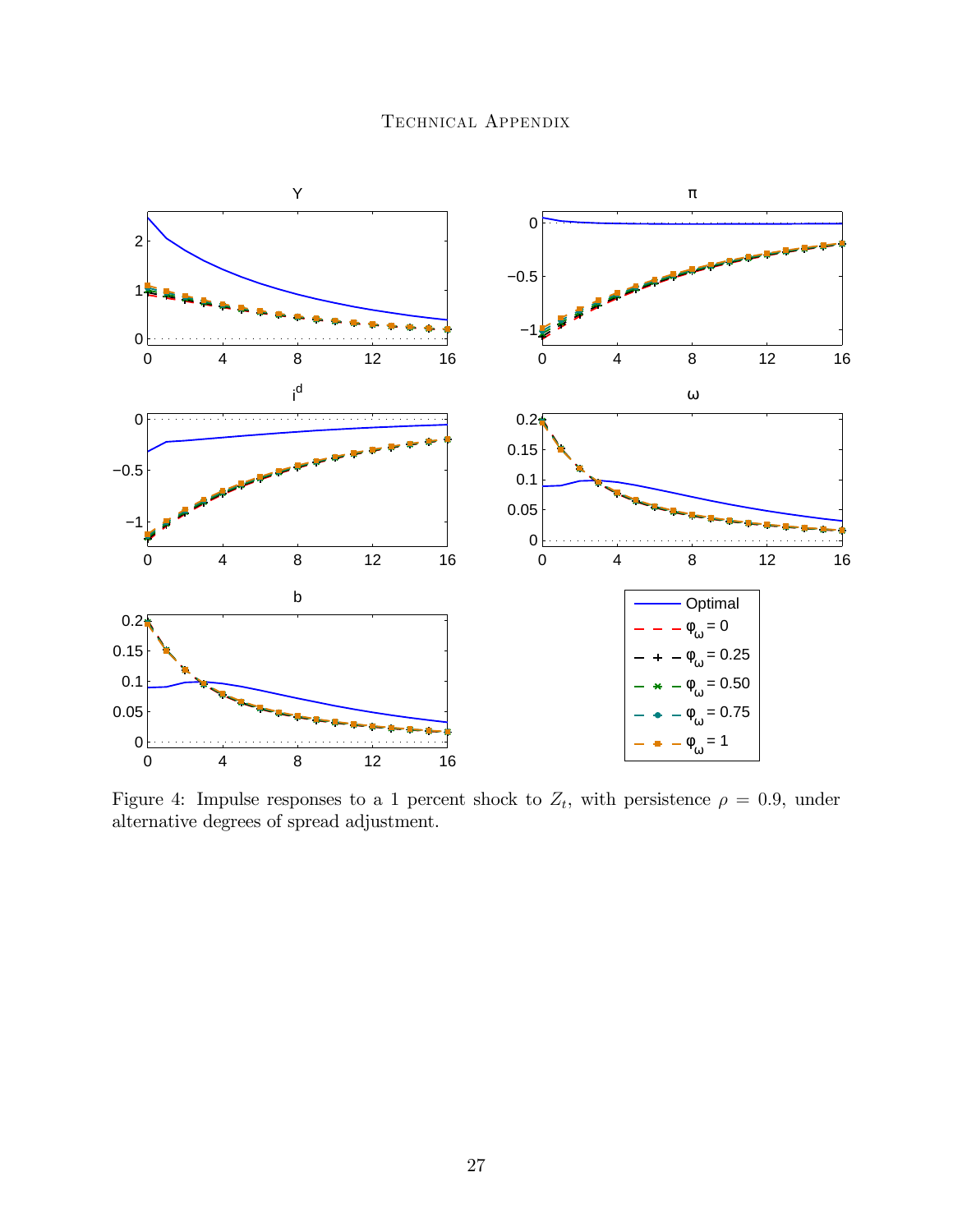

<span id="page-27-0"></span>Figure 5: Impulse responses to a 1 percent shock to type b expenditure, with persistence  $\rho = 0.9$ , under alternative degrees of spread adjustment.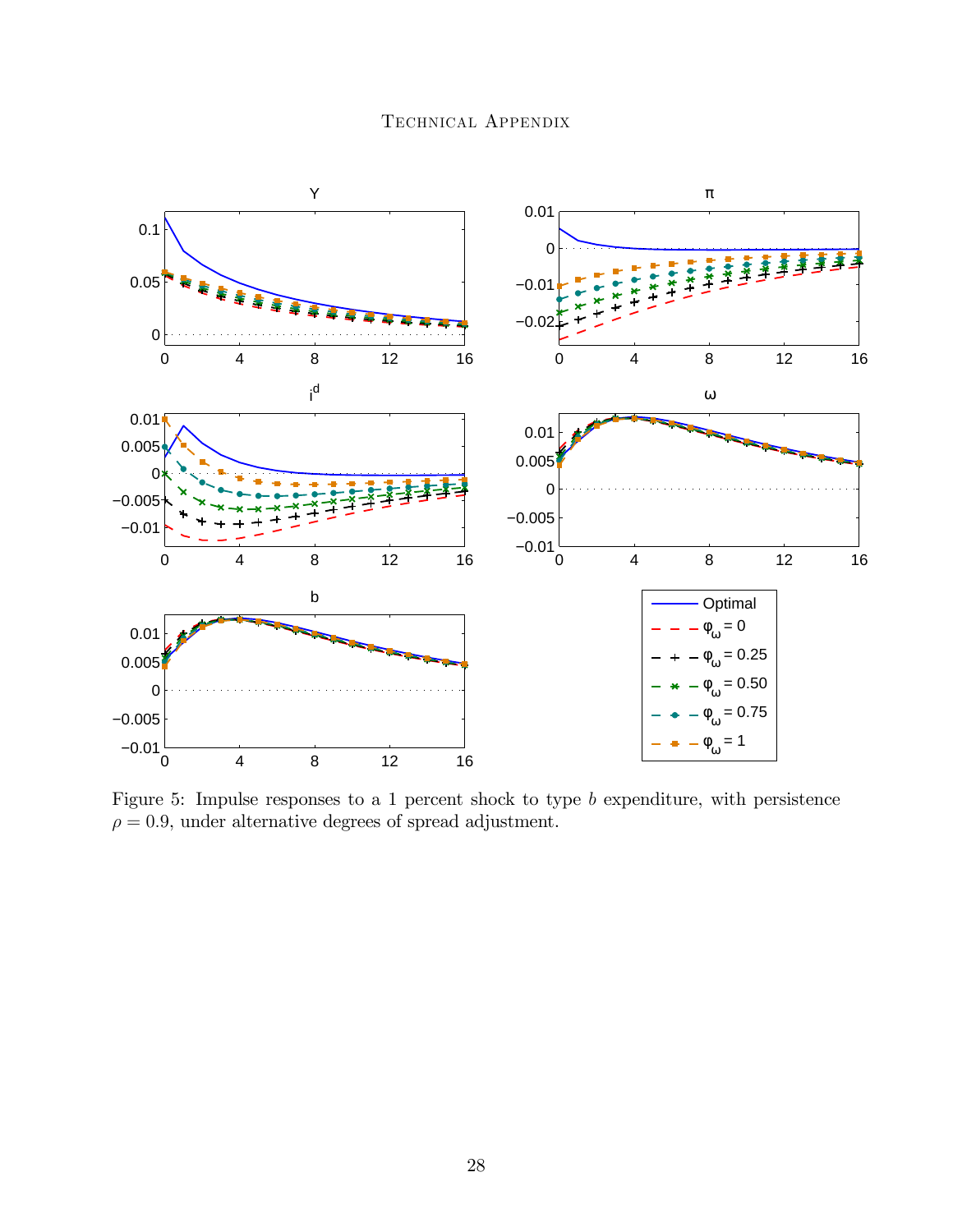

<span id="page-28-0"></span>Figure 6: Impulse responses to a 1 percent shock to type s expenditure, with persistence  $\rho = 0.9$ , under alternative degrees of spread adjustment.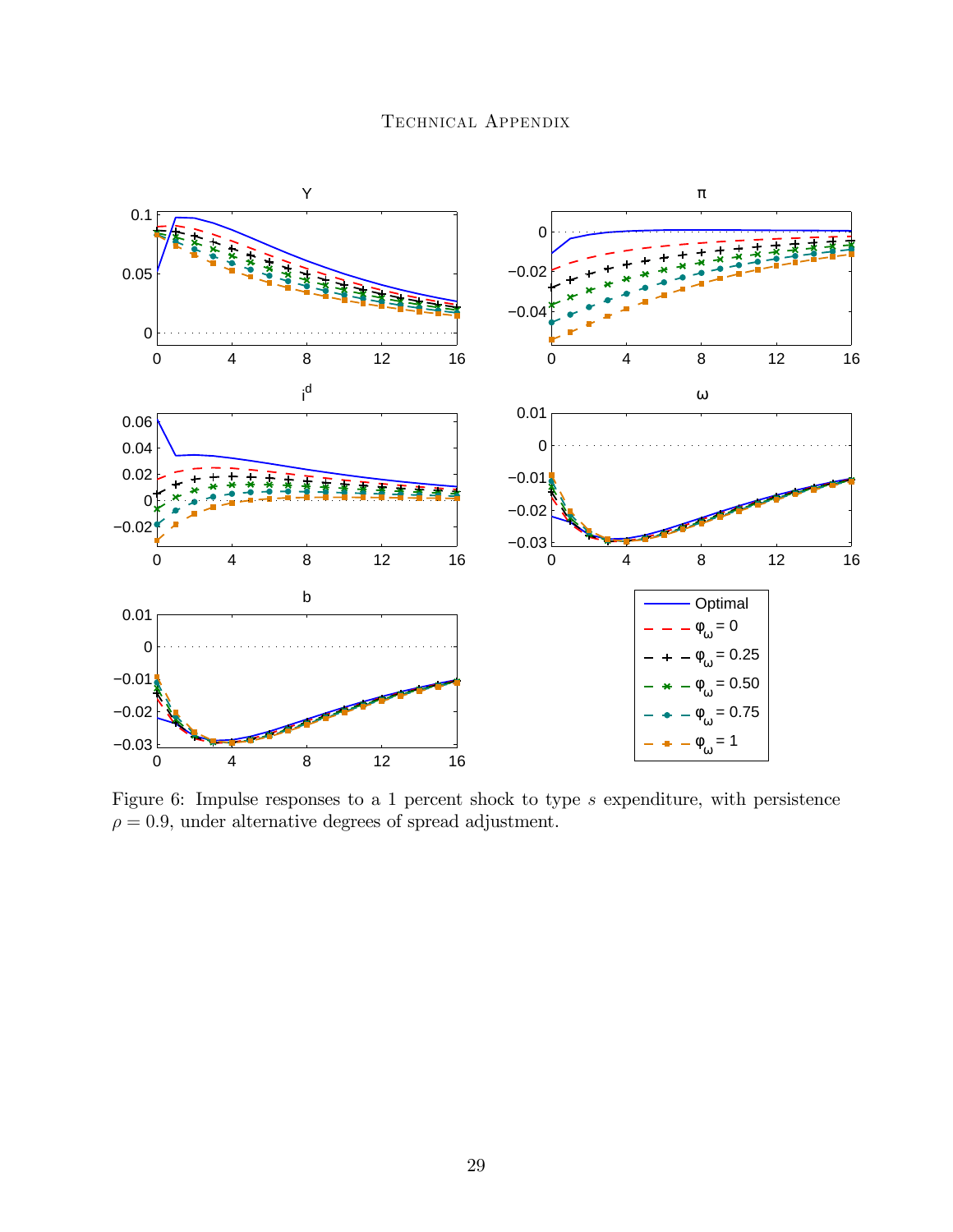

<span id="page-29-0"></span>Figure 7: Impulse responses to a shock to  $G_t$  equal to 1 percent of steady-state output, with persistence  $\rho = 0.9$ , under alternative degrees of spread adjustment.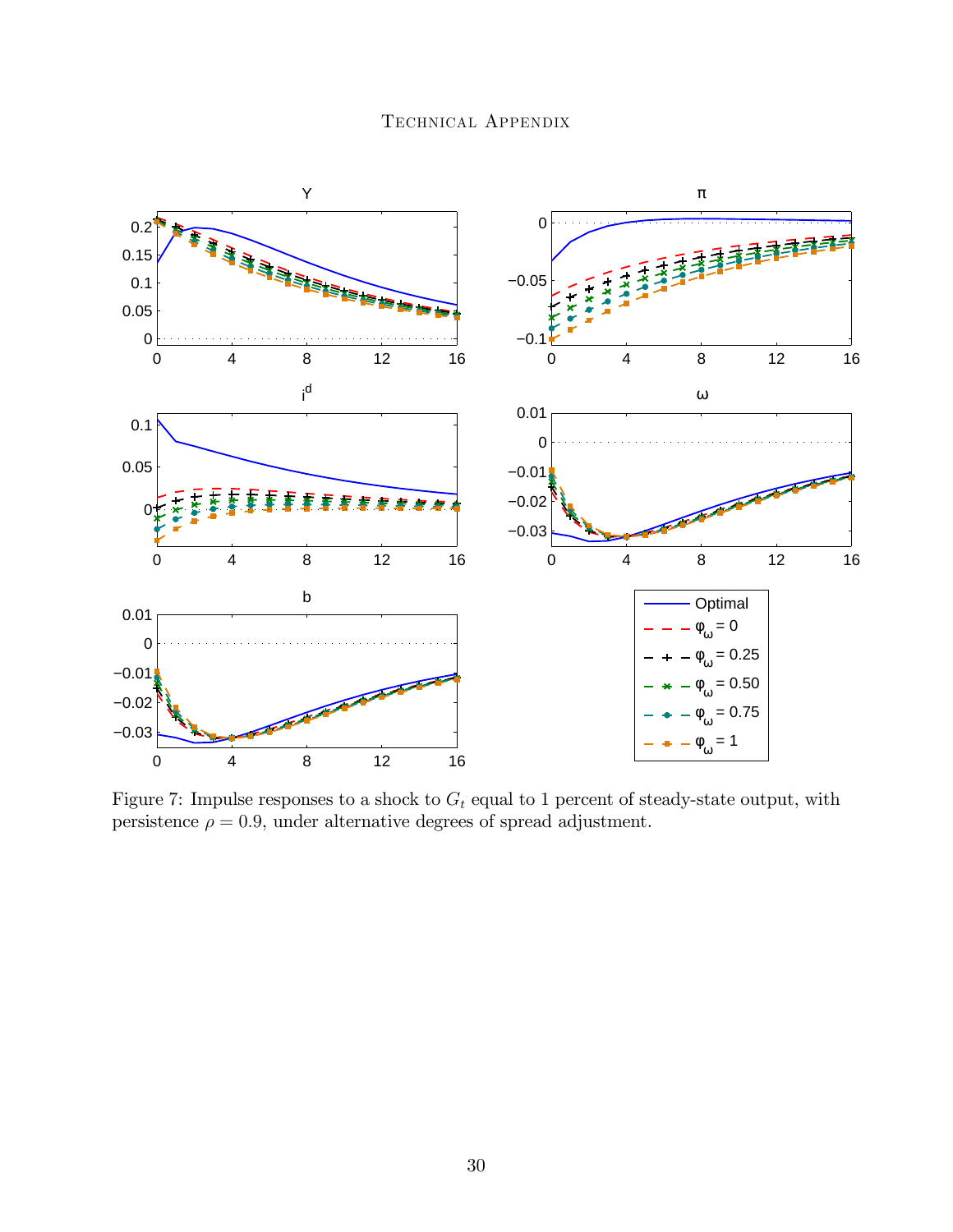

<span id="page-30-0"></span>Figure 8: Impulse responses to a shock to  $G_t$  equal to 1 percent of steady-state output, but with persistence  $\rho = 0.5$ , under alternative degrees of spread adjustment.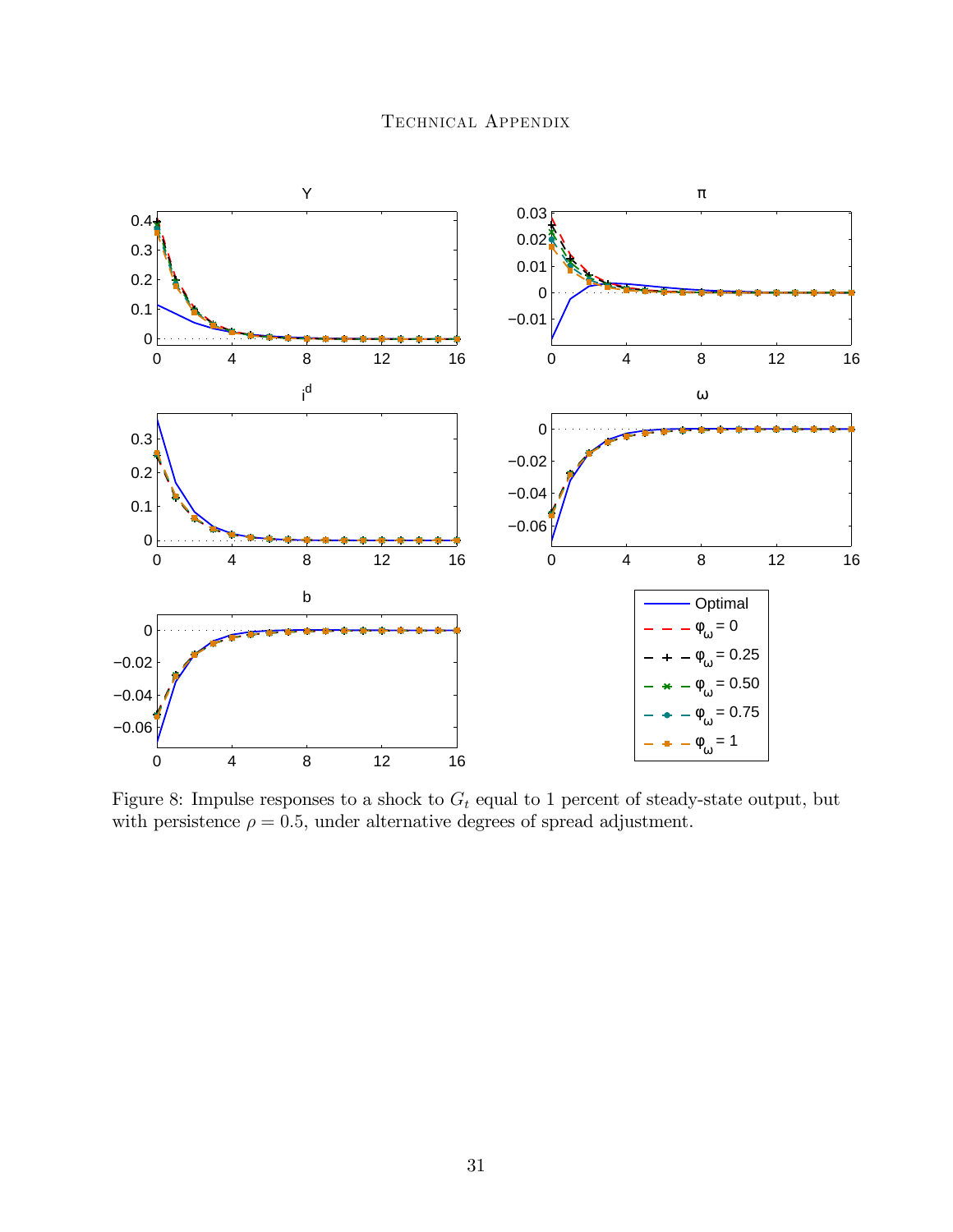

<span id="page-31-0"></span>Figure 9: Impulse responses to a shock to  $G_t$  equal to 1 percent of steady-state output, under alternative degrees of response to aggregate credit.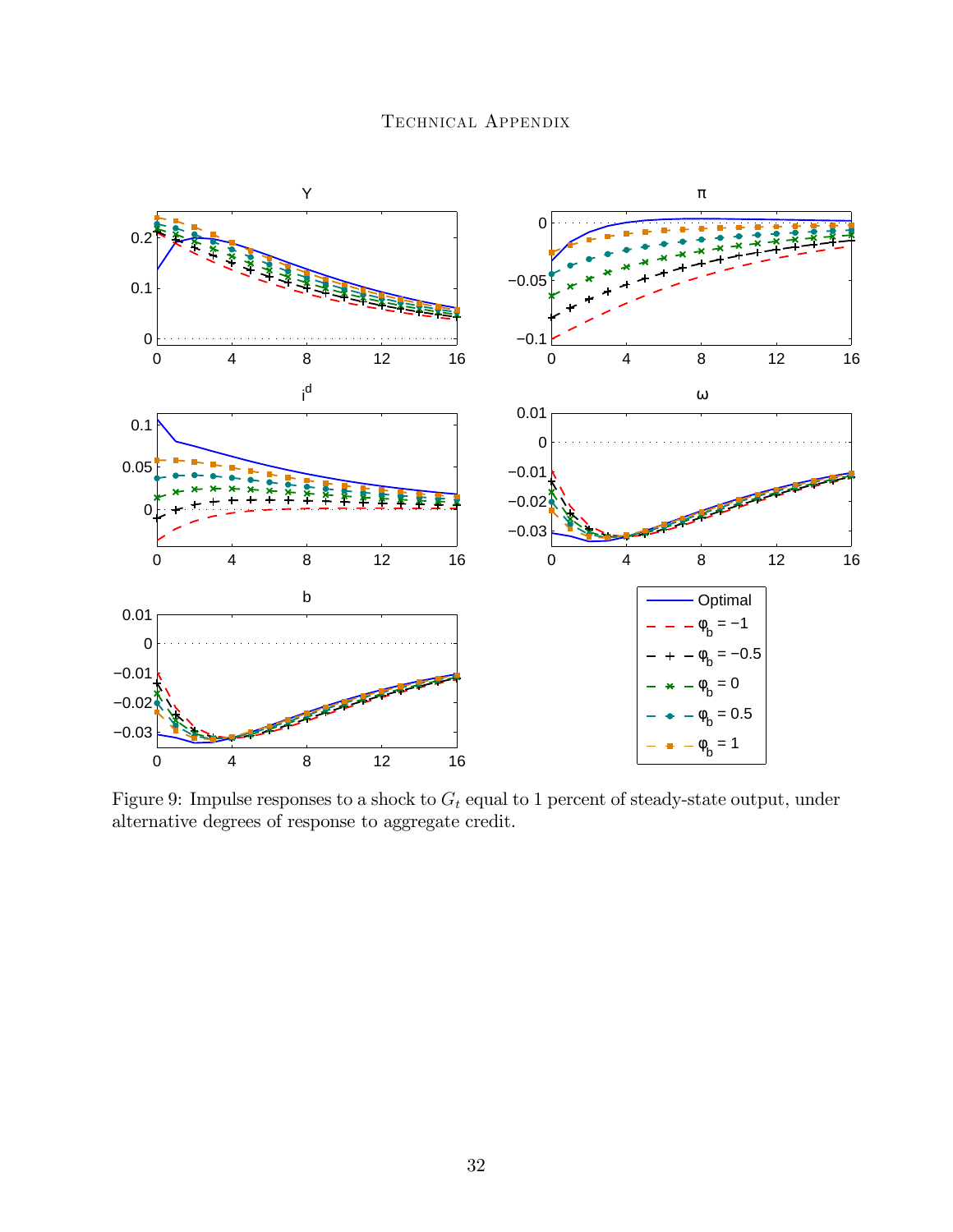

<span id="page-32-0"></span>Figure 10: Impulse responses to a shock to  $\tilde{\chi}_t$  that increases  $\omega_t(\bar{b})$  temporarily by 4 percentage points (annualized), under alternative degrees of response to aggregate credit.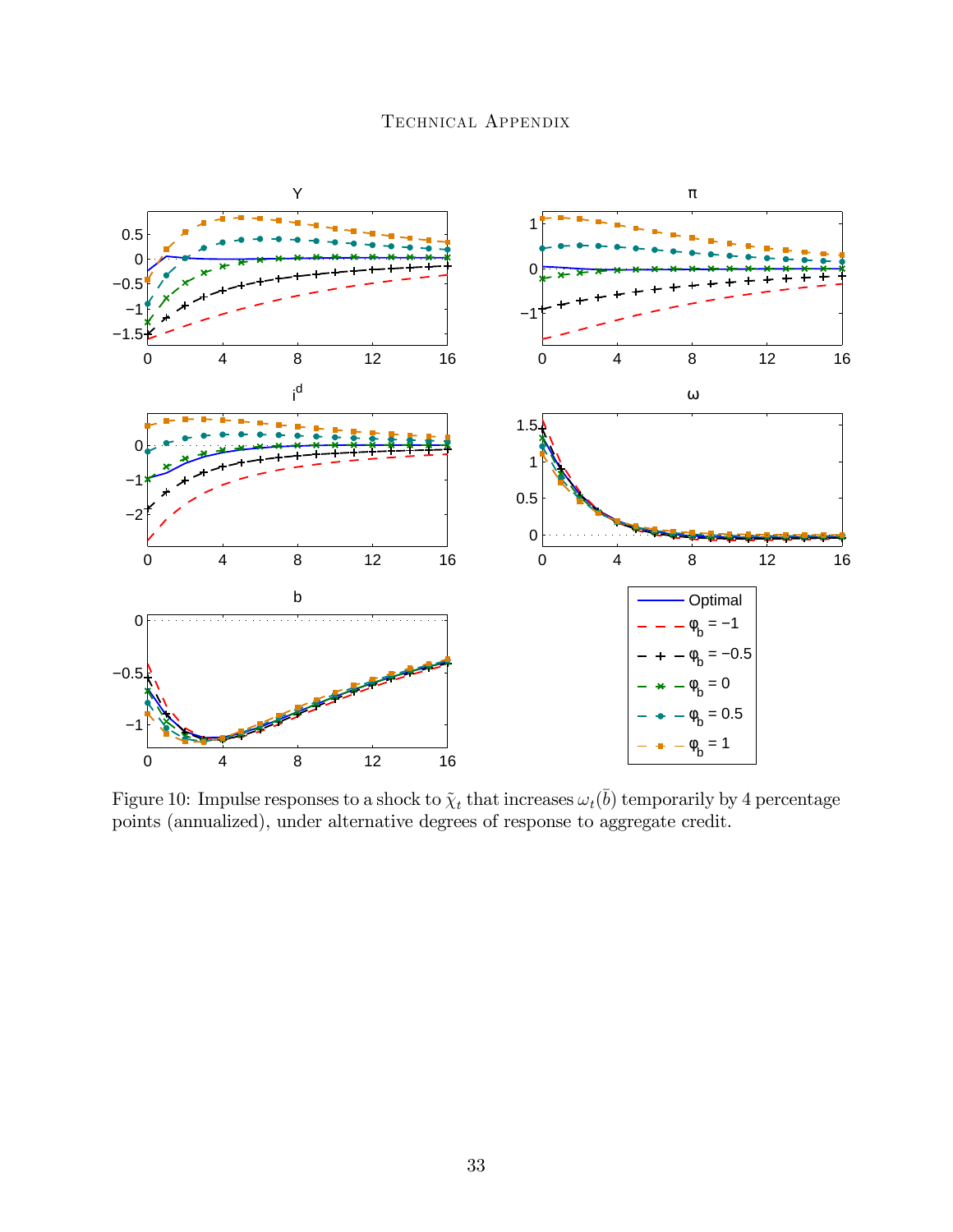

<span id="page-33-0"></span>Figure 11: Impulse responses to a 1 percent shock to  $Z_t$ , under alternative degrees of response to aggregate credit, in the case of a linear intermediation technology.